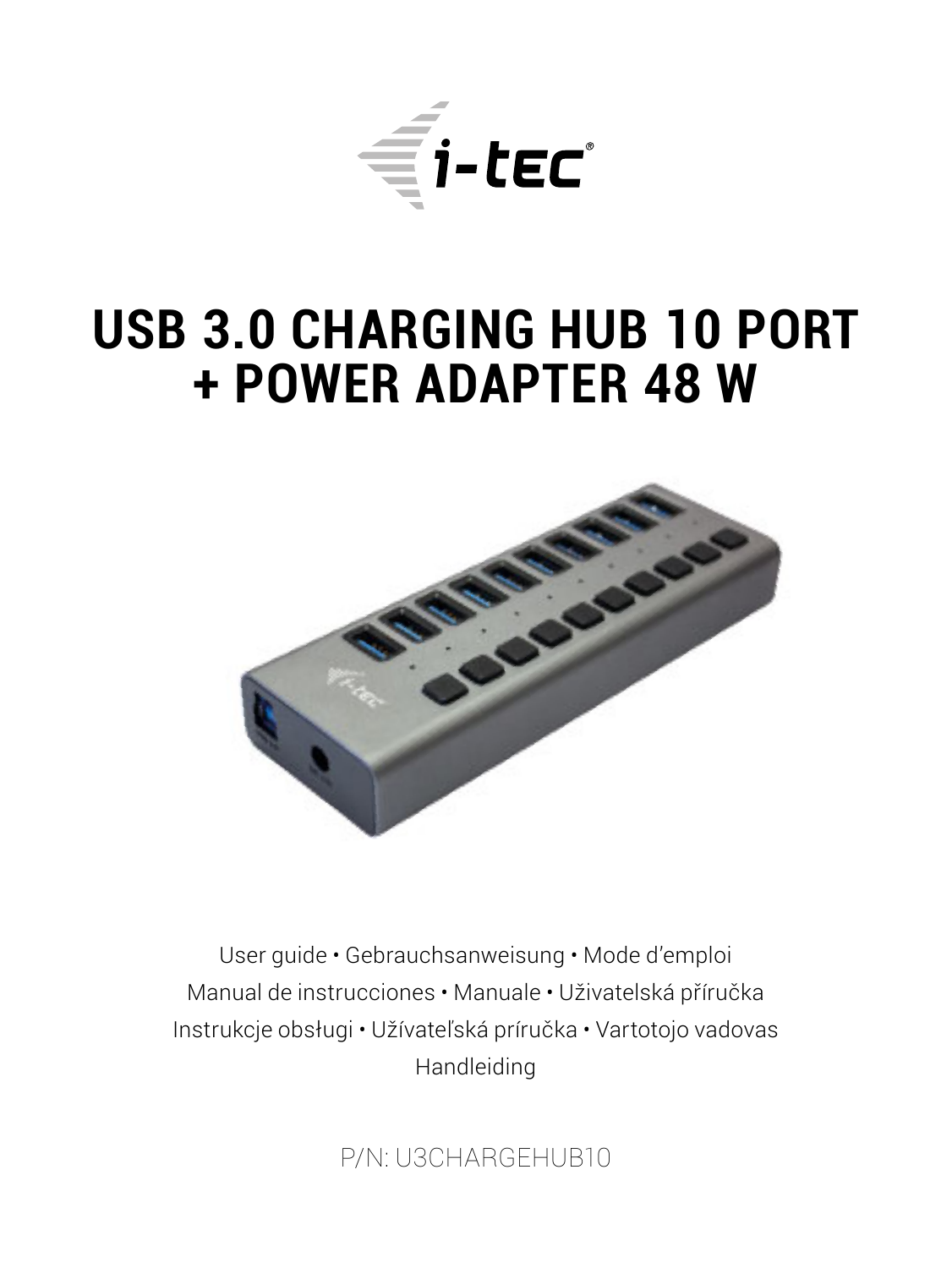**EN** Please read the entire instruction manual carefully. Detailed manual is available on our website www.i-tec.cz/en/ in the tab "Manuals, drivers". In case of any issues, please contact our technical support at: support@itecproduct.com

**DE** Bitte lesen Sie das gesamte Handbuch sorgfältig durch. Die ausführliche Gebrauchsanweisung ist auch auf unserer Webseite www.i-tec.cz/de/ unter "Benutzerhandbücher, Treiber" bei diesem Produkt zu finden. Wenn Sie Probleme haben, kontaktieren Sie bitte unser Support-Team unter: support@itecproduct.com

**FR** Veuillez lire attentivement le manuel dans son intégralité. Un manuel détaillé est disponible sur notre site www.i-tec.cz/fr/ sous l'onglet "Manuels, pilotes". Si vous avez des problèmes, veuillez contacter notre équipe support à support@itecproduct.com

**ES** Por favor, lea atentamente todo el manual. El manual detallado está disponible en nuestro sitio web, www.i-tec.cz/es/ bajo la pestaña "Manuales y controladores" de este producto. Si tiene algún problema, póngase en contacto con nuestro equipo de soporte en support@itecproduct.com

**IT** Leggere attentamente tutto il Libretto d'uso. Il Libretto d'uso è a disposizione anche sulla scheda "Manuali e strumenti" del nostro sito web: www.i-tec.cz/it/. In caso di problemi rivolgersi al supporto tecnico: support@itecproduct.com

**CZ** Prosíme o pečlivé přečtení celého manuálu. Podrobný manuál je k dis pozici na našem webu www.i-tec.cz v záložce "Manuály, ovladače" u tohoto produktu. V pří padě problémů se můžete obrátit na naši technickou podporu: support@itecproduct.com

**PL** Upewnij się, że uważnie przeczytałeś instrukcji obsługi. Szczegółowy podręcznik jest dostępny na naszej stronie internetowej www.i-tec.cz/pl/ w zakładce "Instrukcje, sterowniki". W razie jakichkolwiek problemów, skontaktuj się z naszym serwisem pod adresem: support@itecproduct.com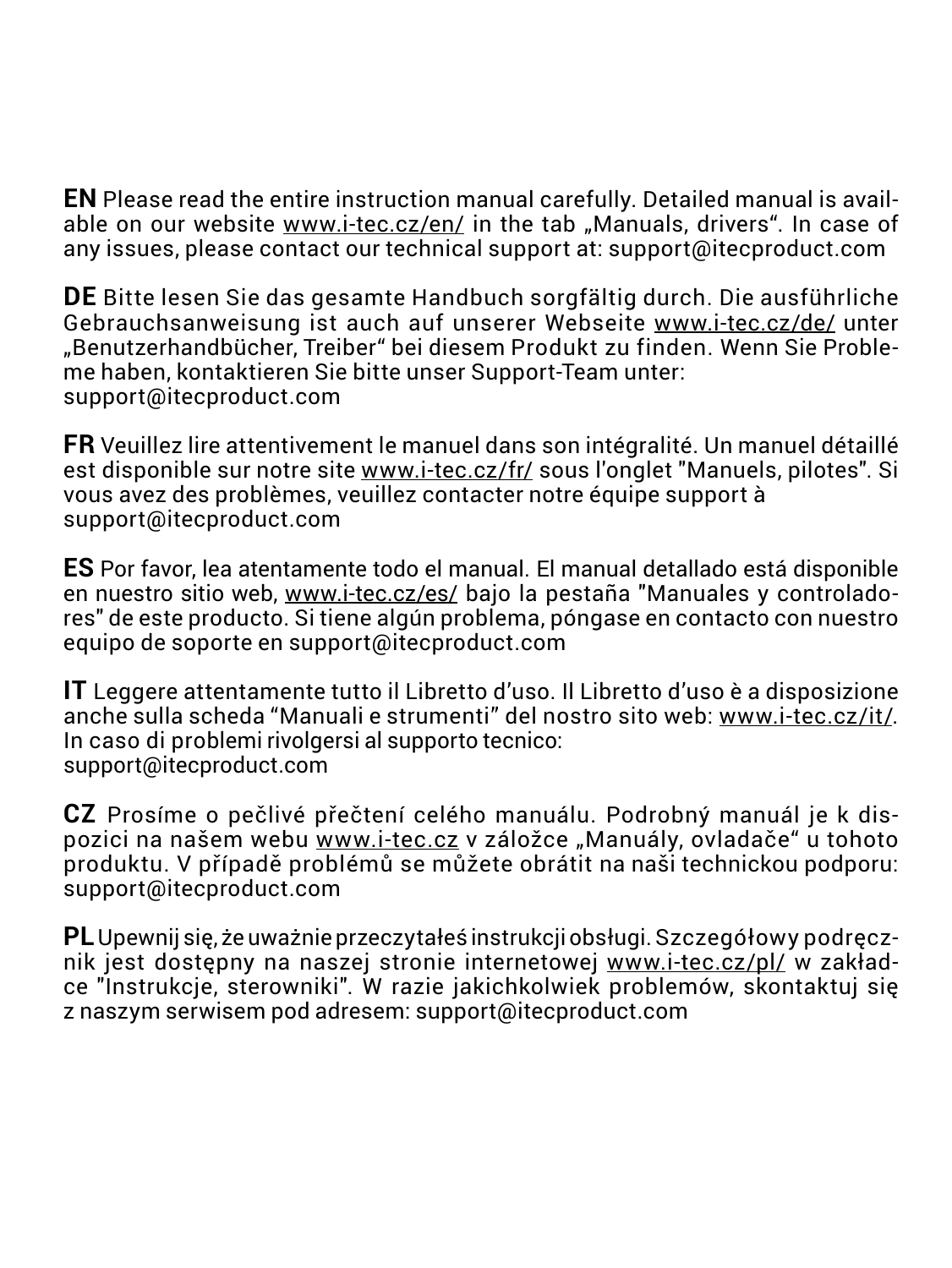**SK** Prosíme o dôkladné prečítanie celého manuálu. Podrobný manuál je k dispozícii tiež na našom webe www.i-tec.cz v záložke "Manuály, ovladače" pri tomto produkte. V prípade problémov sa môžete obrátiť na našu technickú podporu: support@itecproduct.com

**LT** Prašome įdėmiai perskaityti visą vadovą. Išsamų vadovą galite rasti mūsų svetainėje www.i-tec.cz/en/ šio produkto skyrelyje "Manuals, drivers". Iškilus problemoms galite susisiekti su mūsų technine pagalba: support@itecproduct.com

**NL** Wij vragen u vriendelijk om de volledige handleiding zorgvuldig door te lezen. Een gedetailleerde handleiding van dit product is beschikbaar op onze website www.i-tec.cz/nl/ onder het tabblad "Handleidingen en drivers". Mochten er zich problemen voordoen kunt u contact opnemen met ons supportcenter via support@itecproduct.com.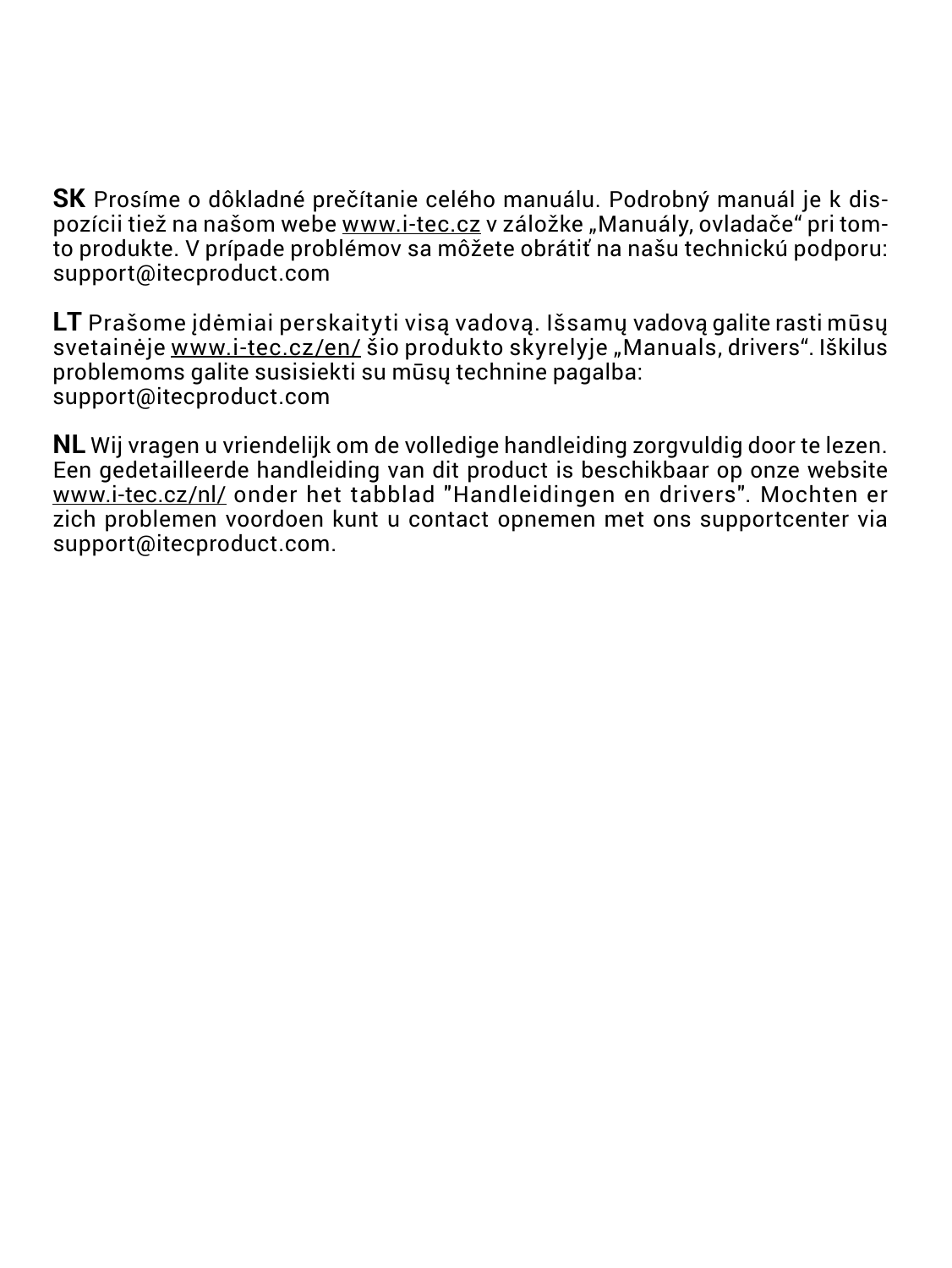# **USB 3.0 CHARGING HUB 10 PORT** + POWER ADAPTER 48 W

| Declaration of Conformity 38-39 |  |
|---------------------------------|--|
|                                 |  |
|                                 |  |

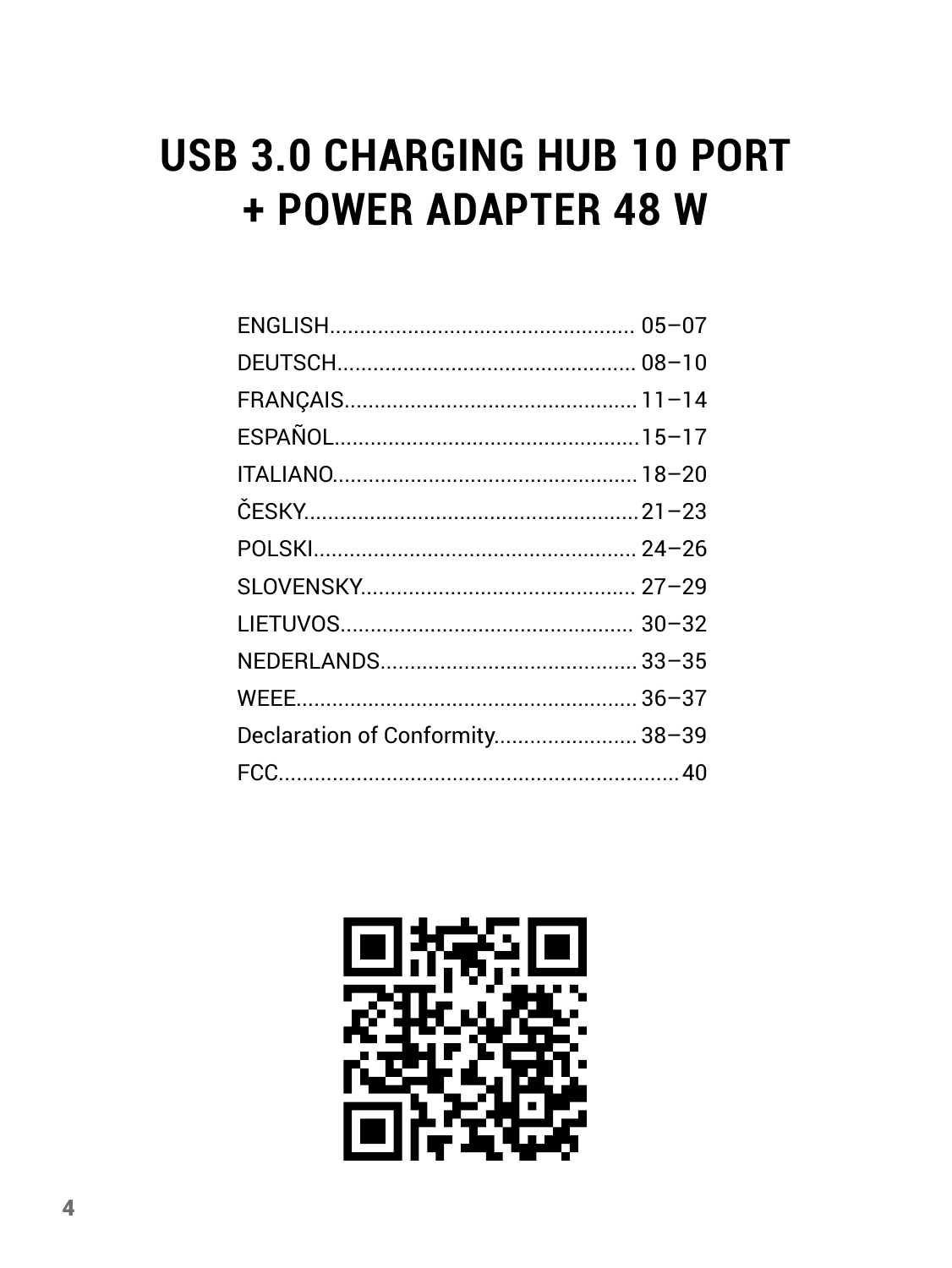#### INTRODUCTION

The HUB is an ideal companion for everybody who does not have enough USB ports in his/her notebook, ultrabook or PC and who has to constantly connect and disconnect his/her favorite USB equipment such as flash disks, mobile phones, tablets, digital cameras, MP3 players, printers, etc.

This HUB offers **10 USB 3.0 ports** with the **Plug & Play function** and **standard USB charging** – the HUB will automatically detect connected equipment for USB charging. As this HUB is equipped with 10 USB 3.0 ports, it can charge up to 10 devices at a time. **The USB 3.0 interface** is especially important for data transfers from USB 3.0 memory cards and flash drives, where its high transfer rate is most used. In the packing is included **also an external power adapter,** which is essential for the HUB. The power adapter guarantees the USB charging stability and HUB performance.

This HUB **does not require installation of drivers**. You will just connect it by the USB cable to your computer and immediately you can start using it. This HUB **has a built in overcurrent protection** of your computer in case of short connection on the peripheries. The interface **is compatible** with USB 2.0 / 1.1.

#### INSTALLATION IN WINDOWS 7 / 8 / 8.1 / 10, MAC OS X 10.6 AND HIGHER, LINUX, CHROME OS

The HUB is installed automatically, no need install drivers. Connect the connector of the power adaptor to the HUB and connect the power adaptor to a socket outlet with 230V. Then plug the HUB via USB cable into available USB port (USB 3.0, 2.0 or 1.1 standard) of your notebook / PC and follow the on-screen instructions. The HUB will be installed and displayed in Device manager as "Generic USB Hub" and "Generic USB SuperSpeed Hub".

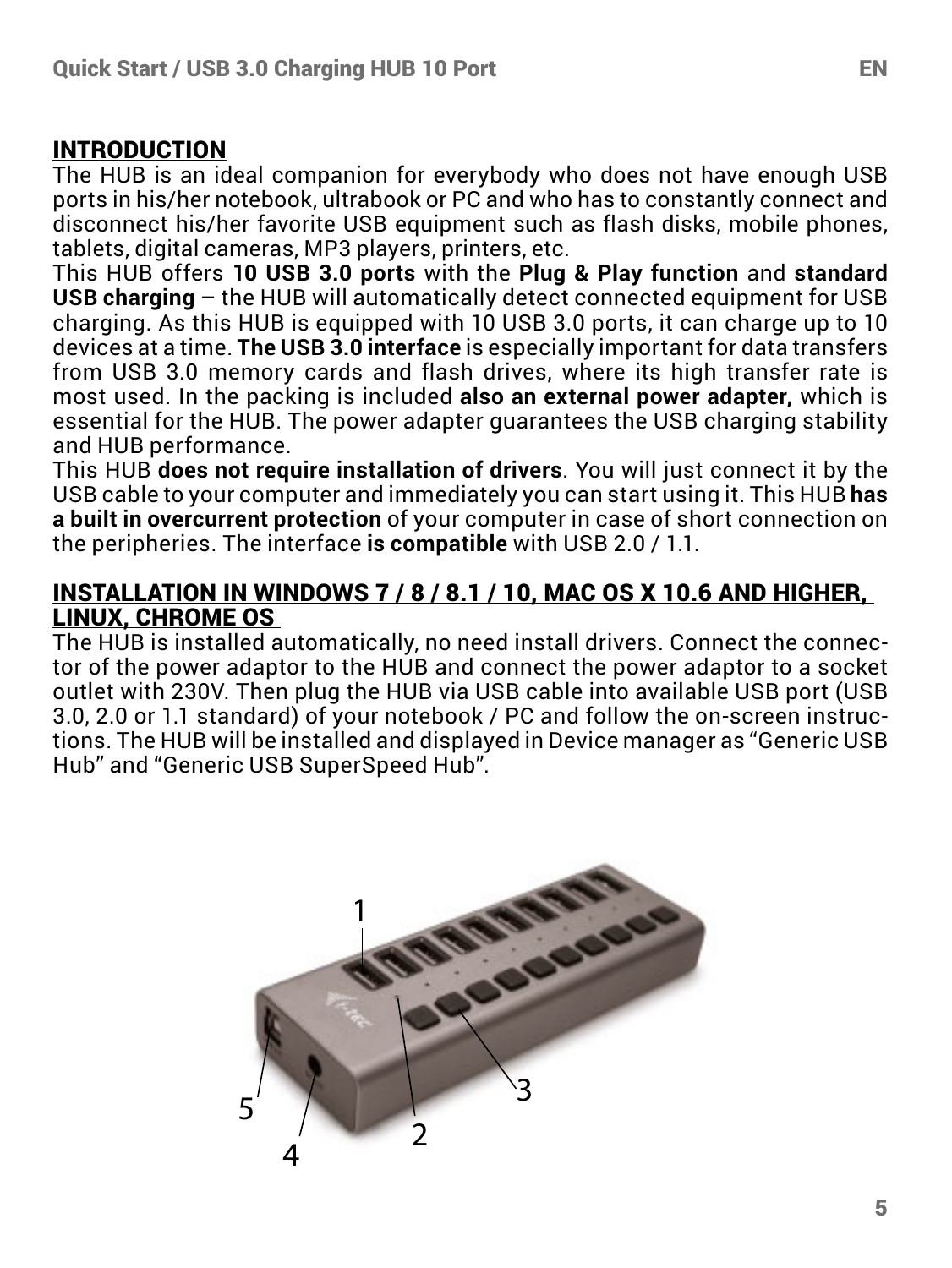## DESCRIPTION

- **1.** 10x output USB 3.0 ports for connecting USB equipment
- **2.** LED diode Next to each USB 3.0 port is a LED which is illuminated by pressing the switch next to the given port and turns off after pressing the switch again when the HUB is powered.
- **3.** USB port on/off switch turns the port on/off.
- **4.** Input for power adapter connection
- **5.** USB 3.0 type A/B port

## CHARGING

For proper function the HUB needs the power adapter which is included in the package. Observe the basic principles of safety when handling this power adapter (e.g. do not leave it in the reach of children, if the adapter is in the 230V mains, then do not put the plug in the water, etc.).

## CHARGING

The HUB supports charging of the connected USB mobile equipment such as smartphones (including iPhone and Samsung phones), e-book readers, multi-media players, GPS navigators, and tablets (e.g., Asus, Toshiba, GoClever, Prestigio, Emgeton, Sencor). Using the original cable connect the equipment to be charged to the USB port of the HUB. At the same time the power adaptor needs to be connected to the HUB as well.

## SYSTEM REQUIREMENTS

Windows  $7/8/8.1/10$ , Mac OS X 10.6 or higher, Linux, Chrome OS

## SPECIFICATION

- $\cdot$  10x USB 3.0 port for connecting USB equipment
- 1x USB 3.0 cable for connecting the HUB to a notebook / PC
- Transfer rate up to 5 Gbps
- USB charging detection mechanism for mobile devices
- Plug & Play function
- Overload and overcurrent protection
- LED diode
- Storage temperature -10~85 °C
- Working temperature 0-50 °C
- Power adapter: input AC 100-240 V, 50-60 Hz, 1.3 A; output DC 12 V, 4 A
- OS Windows 7 / 8 / 8.1 / 10, Mac OS X 10.6 or higher, Linux, Chrome OS
- Product dimensions  $151 \times 53 \times 24$  mm
- Product weight 150 g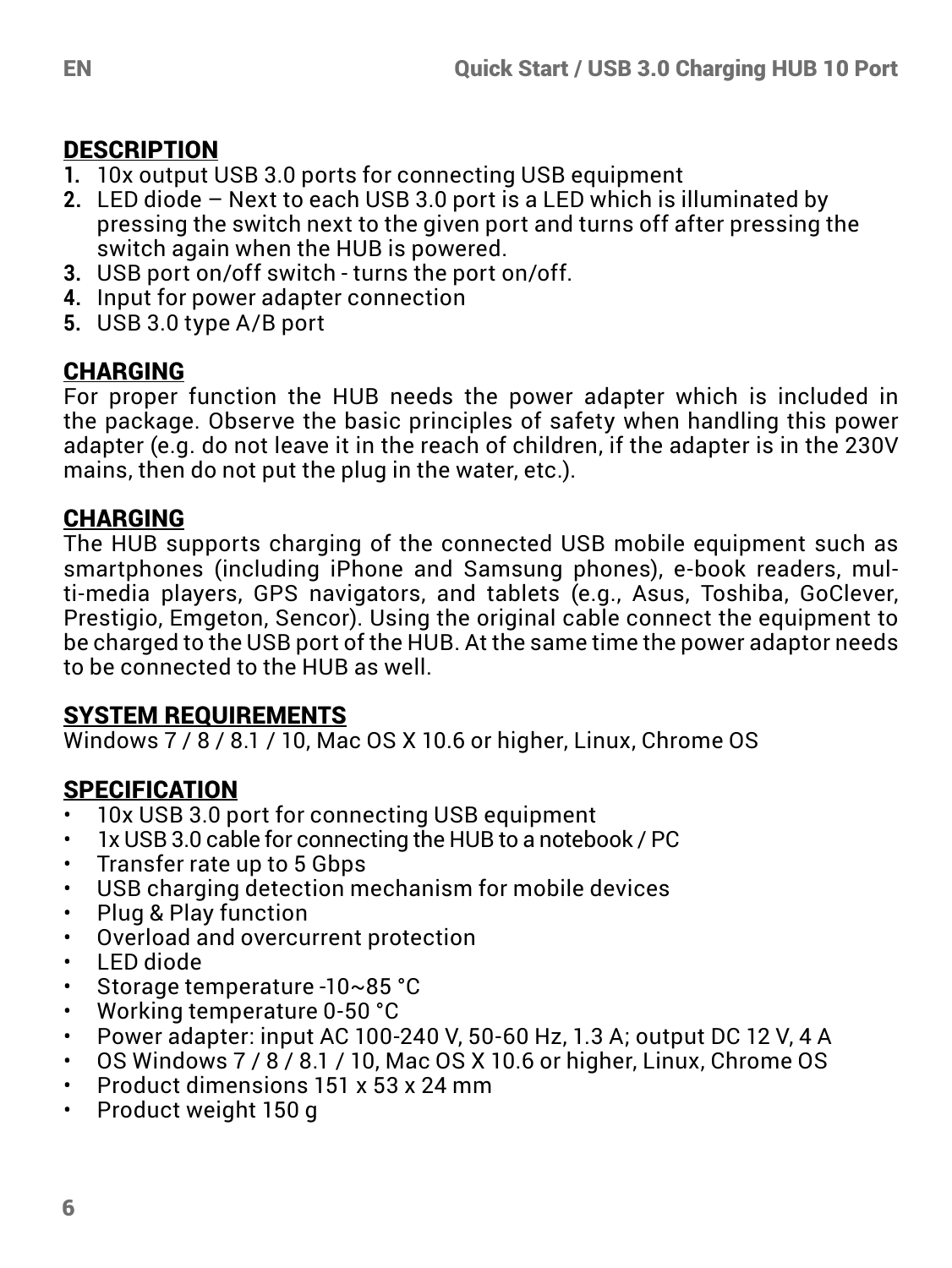#### PACKAGE CONTENTS

- $\cdot$  i-tec USB 3.0 Charging HUB 10 port
- USB 3.0 data cable from A to B. (100 cm)<br>• Power adapter (DC cable 150 cm)
- Power adapter (DC cable 150 cm)<br>• Ouick Start
- Quick Start

# **SAFETY INSTRUCTIONS**

- Do not expose to extreme temperatures and air humidity.
- Use the device on flat surfaces you will prevent it from slipping and falling to the ground.
- Save the user manual for a possible use later.

In cooperation with the service department:

- Check functionality after falling to water or to the ground.<br>• Check functionality when the cover is broken
- Check functionality when the cover is broken.<br>• Send the device back if it does not work in acc.
- Send the device back if it does not work in accordance with the user manual.

## FAQ

available on our website www.i-tec.cz/en/ on the "FAQ" tab of this product.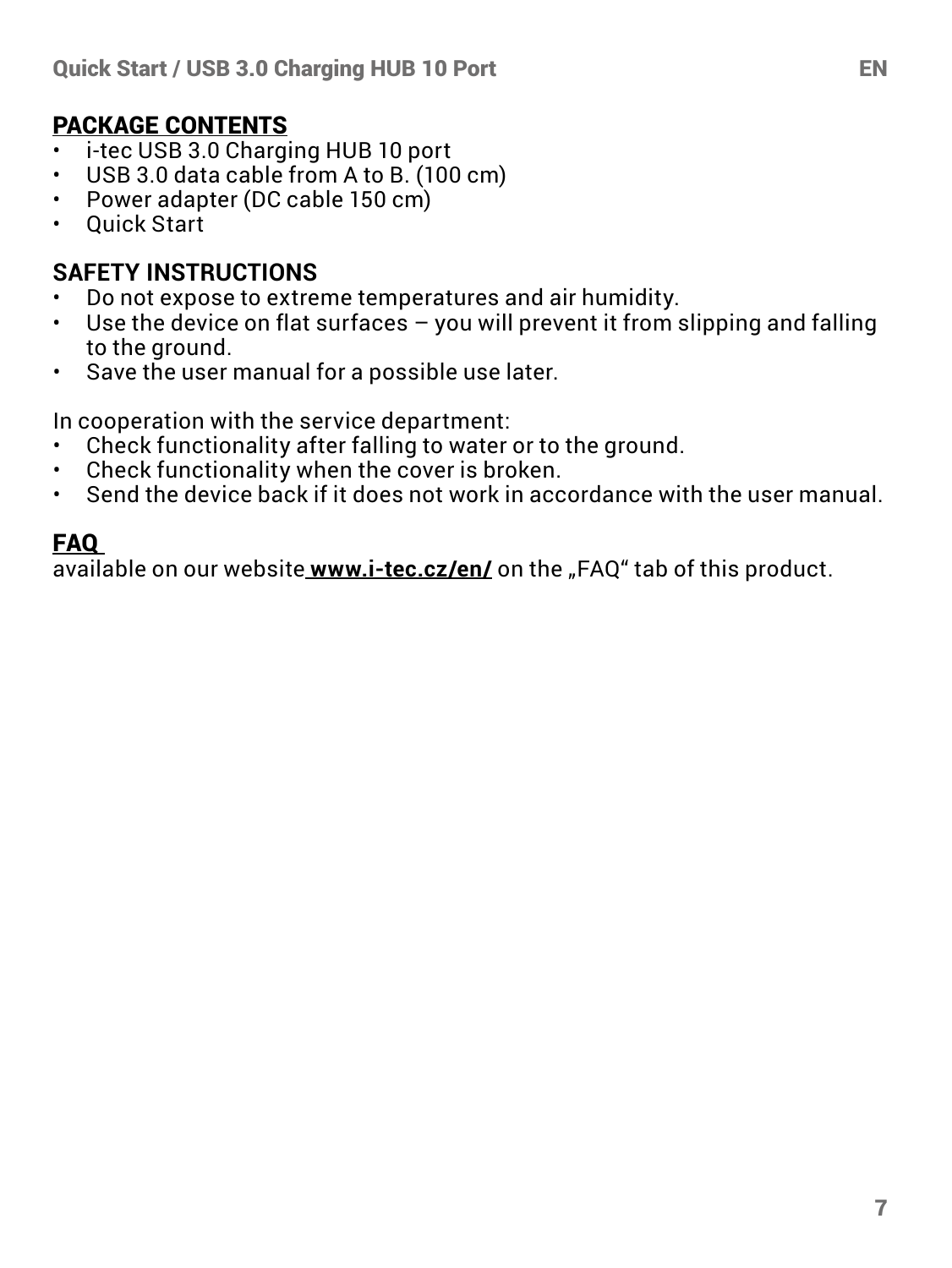#### **EINLEITUNG**

Der HUB ist ideal für jeden, der nicht genügend USB-Anschlüsse an seinem Notebook, Ultrabook oder PC hat und für seine Arbeit USB-Geräte wie Flash Disc, Mobiltelefon, Tablet PC, digitale Kamera, MP3 Player, Drucker usw. benötigt.

Dieser HUB verfügt über **10 USB 3.0 Ports** mit **Plug & Play** und **USB-Ladefunktion** – der HUB erkennt automatisch, ob ein per USB aufzuladendes Gerät angeschlossen ist. Mit den 10 USB 3.0-Anschlüssen des HUBs können bis zu 10 Geräte gleichzeitig aufgeladen werden. Die **USB 3.0-Schnittstelle** ist besonders wichtig für die Datenübertragung von USB 3.0-Speicherkarten und Flash-Laufwerken, bei denen die hohe Bitrate am häufigsten zur Geltung kommt. Im Lieferumfang ist **ein externes Netzteil enthalten,** ohne das der HUB nicht verwendet werden kann. Das Netzteil garantiert Ihnen USB-Ladestabilität und HUB-Leistung.

Der HUB **benötigt keine Treiberinstallation.** Sie schliessen ihn über ein USB-Kabel an den PC an und es kann sofort losgehen. Zum Schutz Ihres Computers bei Kurzschluss der Peripheriegeräte ist **ein Überspannungsschutz eingebaut**. Der HUB ist **rückwärtskompatibel** zu USB 2.0 / 1.1.

#### INSTALLATION UNTER WINDOWS 7 / 8 / 8.1 / 10 UND HÖHER, MAC OS X 10.6 UND HÖHER, LINUX, CHROME OS

Der HUB wird automatisch vom System installiert und benötigt keine Treiber. Verbinden Sie das mitgelieferte Netzteil mit einer 230-V-Steckdose und dem HUB. Dann schließen Sie den HUB per USB-Kabel an einen freien USB-Port (USB 3.0, 2.0 oder 1.1 Standard) Ihres Notebook / PC und befolgen Sie die Anweisungen auf dem Bildschirm. Der HUB wird installiert und im Geräte-Manager als "Generischer USB-Hub" und "Generischer Hochgeschwindigkeits-USB-Hub (SuperSpeed)" angezeigt.

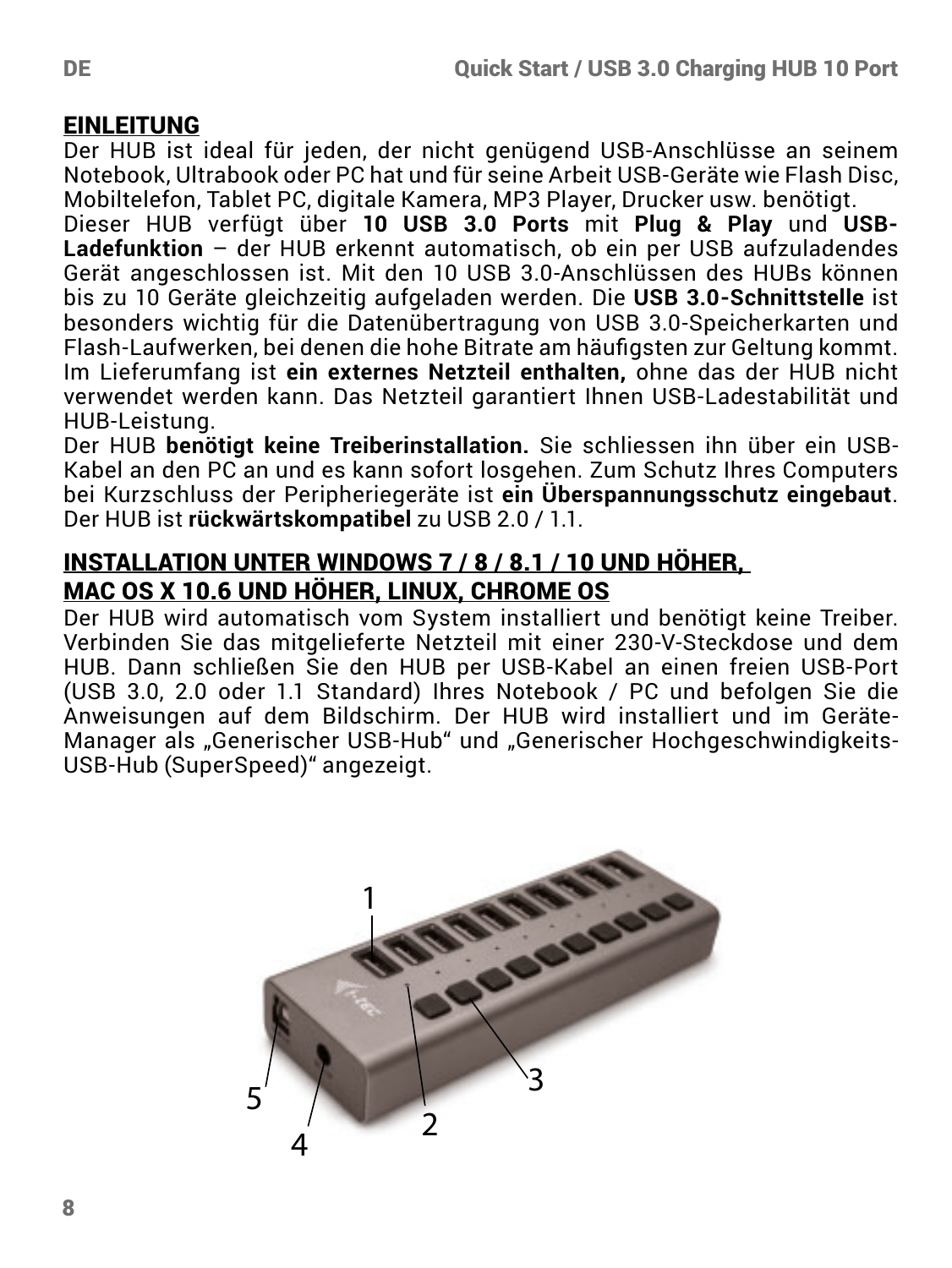## **BESCHREIBUNG**

- **1.** 10x USB 3.0 Ausgangsport für den Anschluss von USB Geräten
- **2.** LED Kontrollleuchte Jeder USB 3.0-Anschluss verfügt über eine LED, die durch Drücken des Schalters neben dem Anschluss aufleuchtet und nach erneutem Drücken des Schalters heruntergefahren werden kann, wenn der HUB ans Netz angeschlossen ist.
- **3.** USB-Anschluss Ein- / Ausschalter Schaltet den Anschluss ein / aus.
- **4.** Eingang zum Anschließen des Netzteils
- **5.** A / B USB 3.0-Anschluss

#### VERSORGUNG

Der HUB benötigt den im Lieferumfang enthaltenen Netzadapter, um zu funktionieren. Beachten Sie die Sicherheitsgrundsätze beim Umgang mit diesem Netzteil (z. B. lassen Sie es nicht in Reichweite von Kindern, wenn das Netzteil ans 230-V-Netz angeschlossen ist, tauchen Sie den Stecker nicht ins Wasser usw.).

#### AUFLADEN

Der HUB unterstützt das Aufladen von angeschlossenen USB-Mobilgeräten, wie Smartphones (auch iPhone und Samsung Mobiltelefone), eBook-Readers, Multimediaplayer, Navigationsgeräte und Tablet-PCs (z.B.: Asus, Toshiba, GoClever, Prestigio, Emgeton, Sencor). Die aufzuladenden Geräte sind mit dem Originalkabel an den USB Port des HUBs anzuschließen. Der Netzadapter muss ebenfalls am HUB angeschlossen sein.

#### SYSTEMANFORDERUNGEN

Windows 7 / 8 / 8.1 / 10, Mac OS X 10.6 oder höher, Linux, Chrome OS.

## SPEZIFIKATION

- 10x USB 3.0 Port für den Anschluss von USB Geräten
- 1x USB 3.0 Kabel für den Anschluss von HUB an Notebook / PC
- Datenübertragungsgeschwindigkeit bis zu 5 Gbps
- Erkennung der USB Aufladung von Mobilgeräten
- Plug & Play Funktion
- Überspannungs- und Überstromschutz
- LED-Kontrollleuchte
- Lagerungstemperatur -10~85 °C
- Betriebstemperatur 0-50 °C
- Netzadapter: Eingang AC 100-240 V, 50-60 Hz, 1.3 A; Ausgang DC 12 V, 4 A
- Betriebssystem Windows 7 / 8 / 8.1 / 10, Mac OS X 10.6 oder höher, Linux, Chrome OS
- Produktabmessungen 151 x 53 x 24 mm
- Produktgewicht 150 g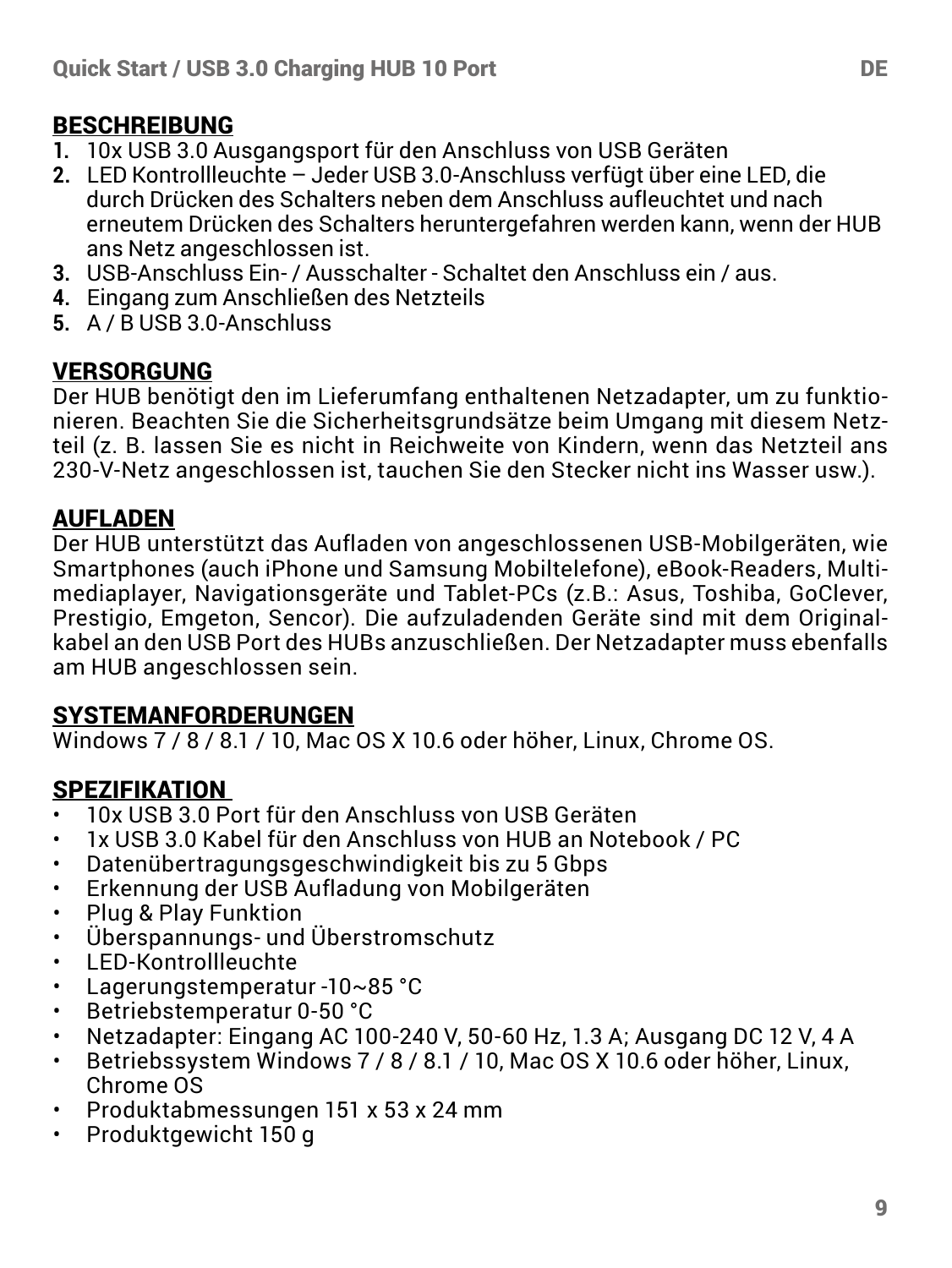# **LIEFERUMFANG**<br>• i-tec USB 3.0.0

- i-tec USB 3.0 Charging HUB 10 port
- USB 3.0-Datenkabel von A nach B. (100 cm)<br>• Netzadanter (Kabel 150 cm)
- Netzadapter (Kabel 150 cm)<br>• Gebrauchsanweisung
- Gebrauchsanweisung

#### SICHERHEITSHINWEISE

- Setzen Sie das Gerät keinen extremen Temperaturen und Feuchtigkeit aus.<br>• Verwenden Sie das Gerät auf flechem Untergrund um zu verhindern, dass ge
- Verwenden Sie das Gerät auf flachem Untergrund, um zu verhindern, dass es rutscht und auf den Boden fällt.
- Bewahren Sie das Handbuch zur späteren Verwendung auf.

In Zusammenarbeit mit der Serviceabteilung:

- Überprüfen Sie die Funktionalität, nachdem das Gerät ins Wasser oder auf den Boden gefallen ist.
- Überprüfen Sie die Funktionalität bei Beschädigung der Abdeckung.
- Reklamieren Sie Geräte, die nicht so funktionieren wie im Handbuchs beschrieben.

**HÄUFIG GESTELLTE FRAGEN** – Verfügbar auf unserer Webseite **www.i-tec.cz/de/**  auf der Registerkarte "FAO" dieses Produkts.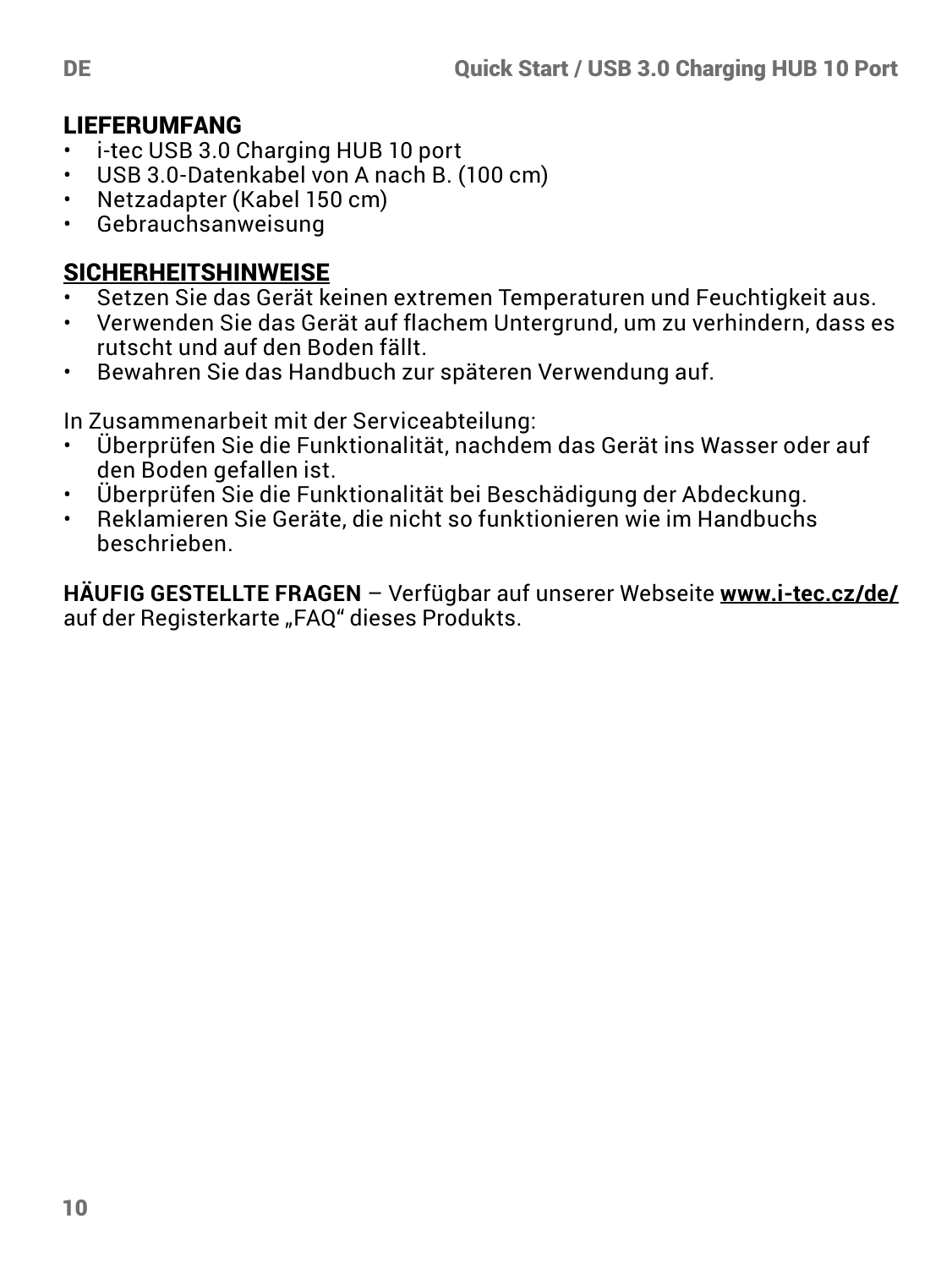#### L'ENTRÉE EN MATIÈRE

Le Concentrateur Ethernet HUB remplit parfaitement son rôle d'accessoires idéaux qui sont capables de résoudre facilement la pénurie des ports USB sur chaque ordinateur portable, ultrabook ou ordinateur de bureau (PC), tout en offrant la meilleure solution pour tous ceux qui doivent toujours aller en branchant et débranchant leurs périphériques USB favoris, tels que des disques flash, téléphones portables, tablettes tactiles, appareils photo numériques, lecteurs MP3, imprimantes, etc.

Le Concentrateur Ethernet HUB vous offre **10 ports USB 3.0** avec la fonction **Plug & Play** ainsi qu'avec le **chargement USB standard** – c'est que le Concentrateur Ethernet HUB est capable de reconnaître automatiquement le branchement d'un périphérique qui doit être chargé par l'intermédiaire de l'USB. Le Concentrateur Ethernet HUB dispose de 10 ports USB 3.0, ce qui vous rend possible de faire charger jusqu'à 10 périphériques en même temps. **L'interface USB 3.0** est particulièrement importante pour des transmissions des donnés de cartes mémoire et disques mémoire flash USB 3.0, chez lesquels la haute vitesse de transmission est mise en valeur. Un **adaptateur d'alimentation externe se trouve joint** dans emballage, sans lequel le Concentrateur Ethernet HUB n'peut pas être utilisé. L'adaptateur d'alimentation vous assurera une grande stabilité de la charge par l'intermédiaire des ports USB, ainsi que du rendement de votre Concentrateur Ethernet HUB.

Le Concentrateur Ethernet HUB **n'a pas besoin d'installation des pilotes informatiques,** vous n'avez qu'à le brancher à l'aide du câble USB sur votre ordinateur et, aussitôt après, vous pouvez l'utiliser immédiatement. Le Concentrateur Ethernet HUB dispose d'une **protection incorporée contre surtensions** pour protéger votre ordinateur en cas de court-circuit qui se produise sur des périphériques. Il est, bien sûr, **compatible** réversiblement avec l'USB 2.0. / 1.1.

#### L'INSTALLATION SOUS WINDOWS 7/8/8.1/10 , MAC OS X 10.6 ET SUPÉRIEURS, LINUX, CHROME OS

L'installation du Concentrateur Ethernet HUB se déroule automatiquement du système sans besoin d'avoir les pilotes informatiques. Veuillez brancher, s'il vous plaît, le connecteur de l'adaptateur d'alimentation sur le Concentrateur Ethernet HUB et, après, veuillez connecter l'adaptateur à la prise de courant 230V. Dans la suite, veuillez brancher le Concentrateur Ethernet HUB par l'intermédiaire du câble USB sur le port USB qui se trouve désoccupé (USB standard 3.0, 2.0 ou 1.1) à votre ordinateur portable / ordinateur de bureau (PC) et veuillez suivre les instructions qui s'afficheront sur l'écran d'affichage. Le Concentrateur Ethernet HUB sera installé et affiché dans le Gestionnaire de périphérique en qualité de « Concentrateur Ethernet HUB USB général » et « Concentrateur Ethernet HUB USB général SuperSpeed ».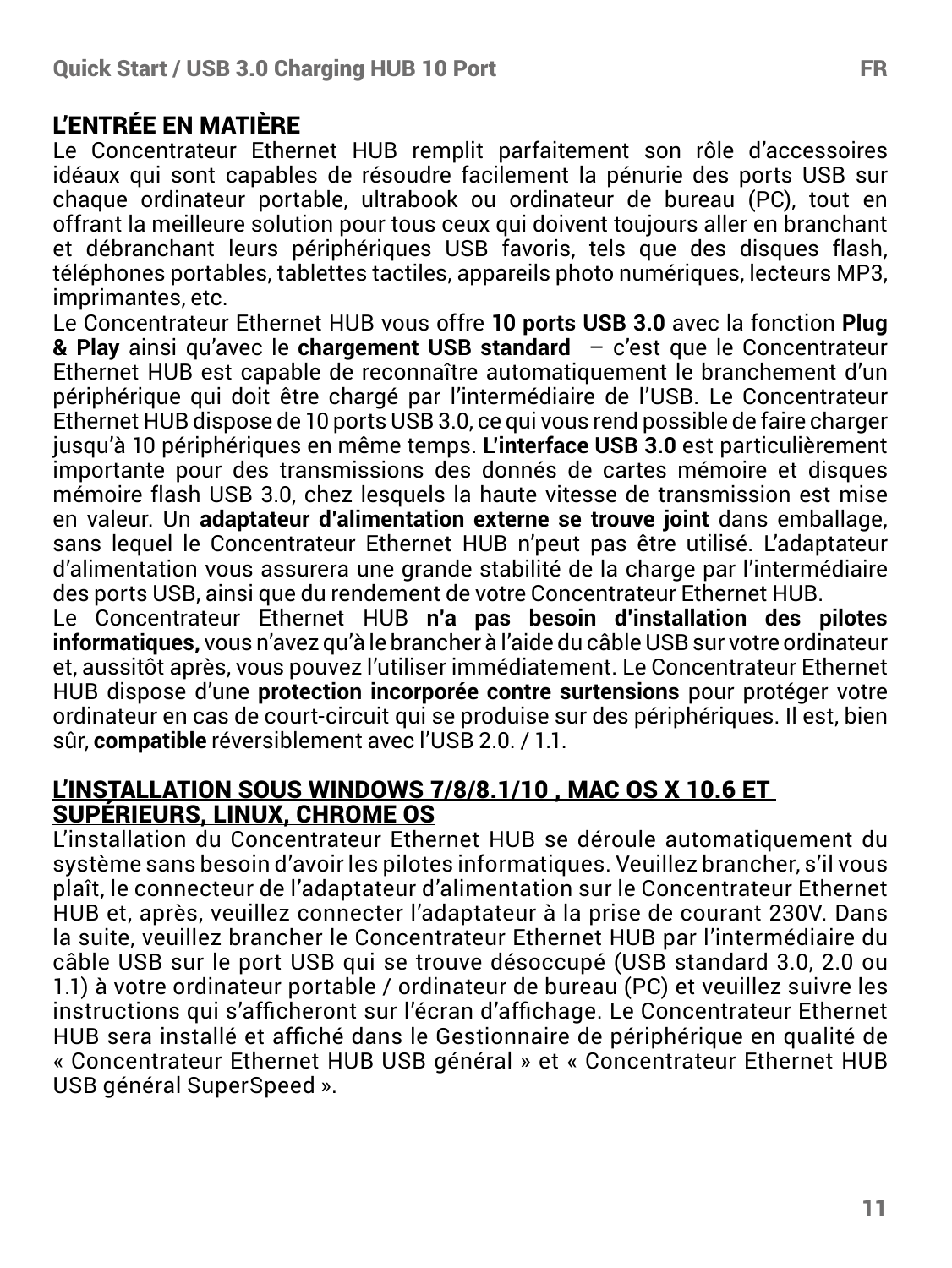

## **DESCRIPTION**

- **1.** 10x USB 3.0 port de sortie pour s'occuper du branchement des périphériques USB
- **2.** Voyant témoin lumineux LED C'est qu'un voyant témoin lumineux LED trouve son placement à côté de chaque port USB 3.0 en s'allumant après la pression sur l'interrupteur placé à côté du respectif port et en s'éteignant après une autre pression sur le même, si le Concentrateur Ethernet HUB est alimenté.
- **3.** L'interrupteur pour la mise en marche / hors service des ports USB il s'utilise pour la mise en marche / hors service du respectif port.
- **4.** L'entrée pour y brancher l'adaptateur d'alimentation
- **5.** Port USB 3.0 type A/B

## L'ALIMENTATION

Pour faire bien son travail, le Concentrateur Ethernet HUB a besoin d'utiliser l'adaptateur d'alimentation qui fait partie intégrante de l'emballage. Au cours d'utilisation de cet adaptateur d'alimentation, veuillez respecter, s'il vous plaît, les principes élémentaires de sûreté (par exemple, il faut tenir le produit hors de portée des enfants ; si l'adaptateur est connecté au réseau 230V, ne mettiez pas le connecteur dans de l'eau, s'il vous plaît, etc.).

## CHARGEMENT

Le Concentrateur Ethernet HUB supporte le chargement des périphériques USB portables y branchés, tels que des téléphones intelligents (y compris iPhones et téléphones Samsung), lecteurs d'e-livres, lecteurs multimédias, navigations et tablettes tactiles (např. Asus, Toshiba, GoClever, Prestigio, Emgeton, Sencor).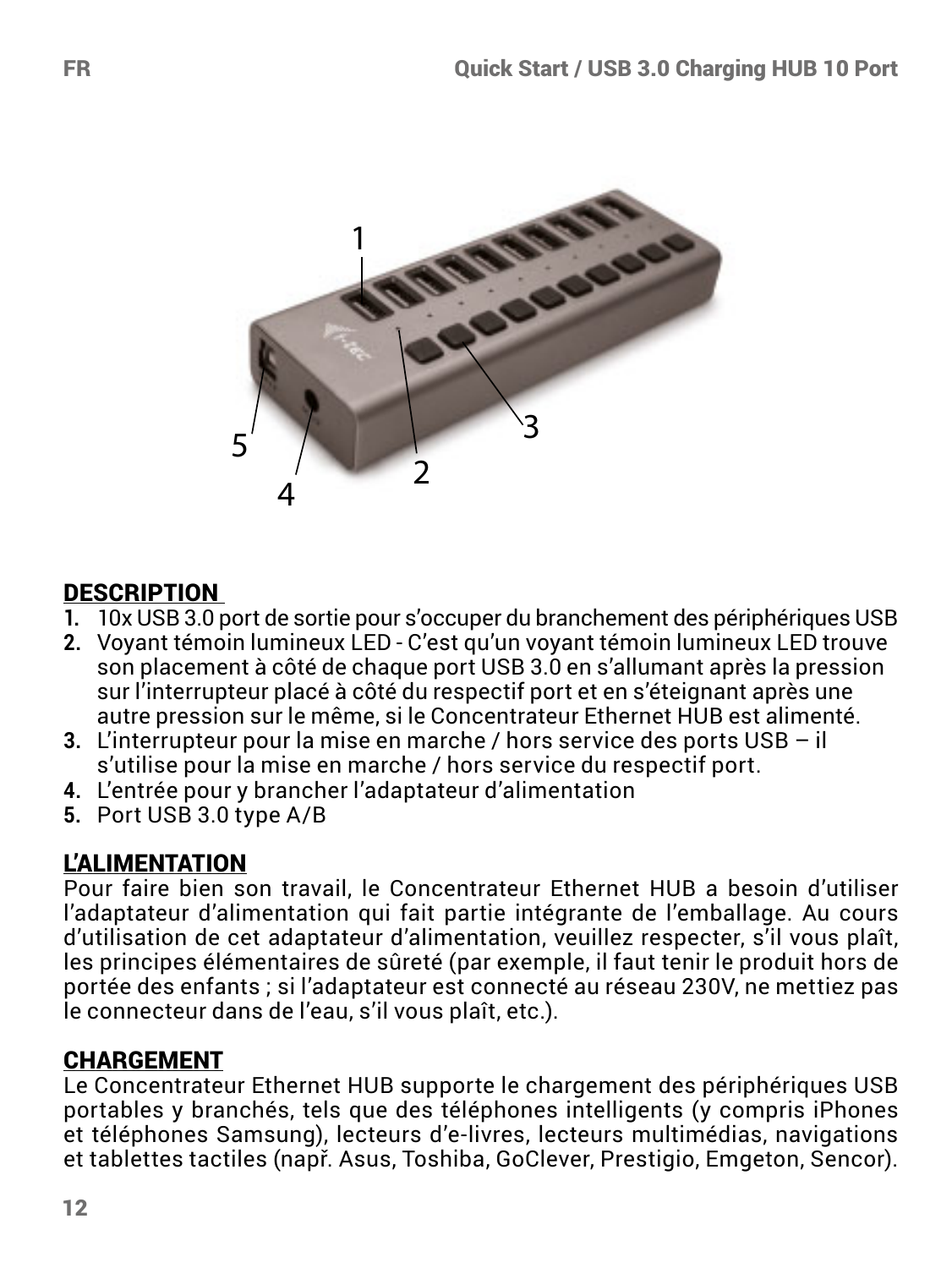Vous n'avez qu'à brancher le périphérique que vous voulez faire charger, par l'intermédiaire du câble original, sur le port USB du Concentrateur Ethernet HUB. Il faut que l'adaptateur d'alimentation soit branché sur le Concentrateur Ethernet HUB en même temps.

## EXIGENCES EN MATIÈRE DU SYSTÈME

#### **Exigences en matière du matériel (hardware):**

L'ordinateur portable / ordinateur de bureau (PC) qui aient un port USB libre

#### **Système d'exploitation:**

Windows 7/8/8.1/10, Mac OS X 10.6 et supérieurs, Linux, Chrome OS.

## SPÉCIFICATION

- 10x USB 3.0 pour s'occuper du branchement des périphériques USB<br>• 1x câble USB 3.0 pour s'occuper du branchement du Concentrateur l
- 1x câble USB 3.0 pour s'occuper du branchement du Concentrateur Ethernet HUB sur votre ordinateur portable / ordinateur de bureau (PC)
- Vitesse de transmission jusqu'à 5 Gb/s
- Mécanisme pour la détection du chargement des périphériques portables par l'intermédiaire de l'USB
- Fonction Plug & Play
- Protection contre surtensions et surintensités de courant
- Voyants témoins lumineux LED<br>• Température pour le stockage
- Température pour le stockage -10~85 °C
- Température pour l'utilisation du produit 0-50 °C
- L'adaptateur d'alimentation : l'entrée AC 100-240 V, 50-60 Hz, 1.3 A; sortie DC 12 V, 4 A
- OS Windows 7/8/8.1/10, Mac OS X 10.6 et supérieurs, Linux, Chrome OS
- Dimensions du produit 151 x 53 x 24 mm
- Poids du produit 150 g

## CONTENU DE L'EMBALLAGE

- i-tec USB 3.0 Charging HUB 10 port
- Câble USB 3.0 de données d'A vers B. (100 cm)
- L'adaptateur d'alimentation (câble 150 cm)
- Guide d'instructions et mode d'emploi

## INSTRUCTIONS DE SÛRETÉ

- Ne pas exposer aux températures extrêmes ni à l'humidité d'air.
- Veuillez utiliser, s'il vous plaît, des dessous (fonds) plats pour y poser le dispositif – pour éviter son glissement et tombée à terre.
- Veuillez garder, s'il vous plaît, le présent Guide d'instructions et mode d'emploi pour son éventuelle utilisation postérieure.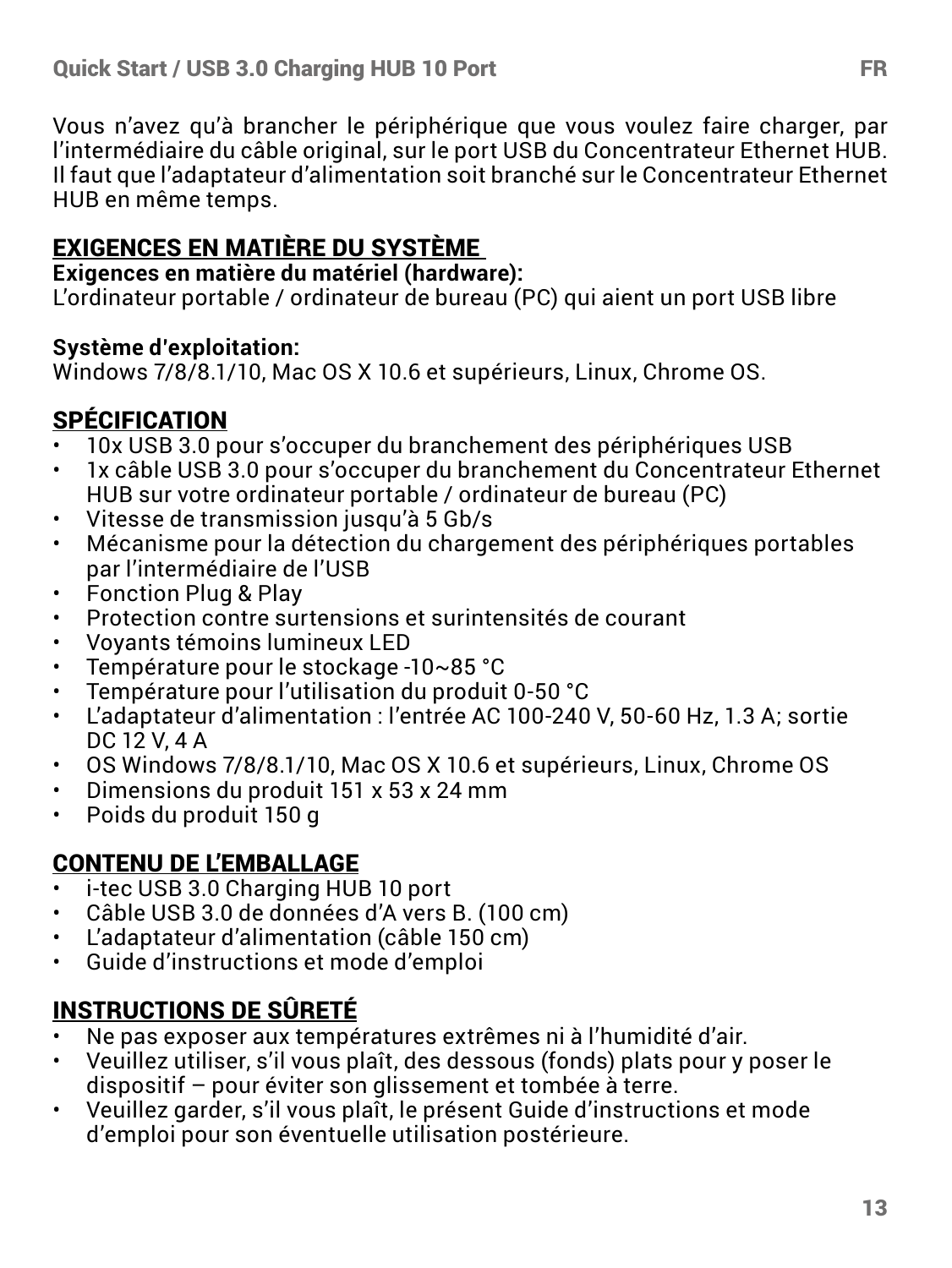Veuillez collaborer, s'il vous plaît, avec le Département de Service :

- Pour vérifier le bon et correct fonctionnement du dispositif après une tombée à l'eau ou à terre.
- Pour vérifier le bon et correct fonctionnement quand le couvercle montre une rupture.
- Pour procéder à une réclamation du dispositif qui ne fonctionne pas conformément au présent Guide d'instructions et mode d'emploi.

## **RÉPONSES AUX QUESTIONS FRÉQUEMMENT POSÉES**

À votre disposition sur notre page web **www.i-tec.cz/fr**, où se trouvent sous l'onglet de « FAQ » qui correspondent au respectif produit.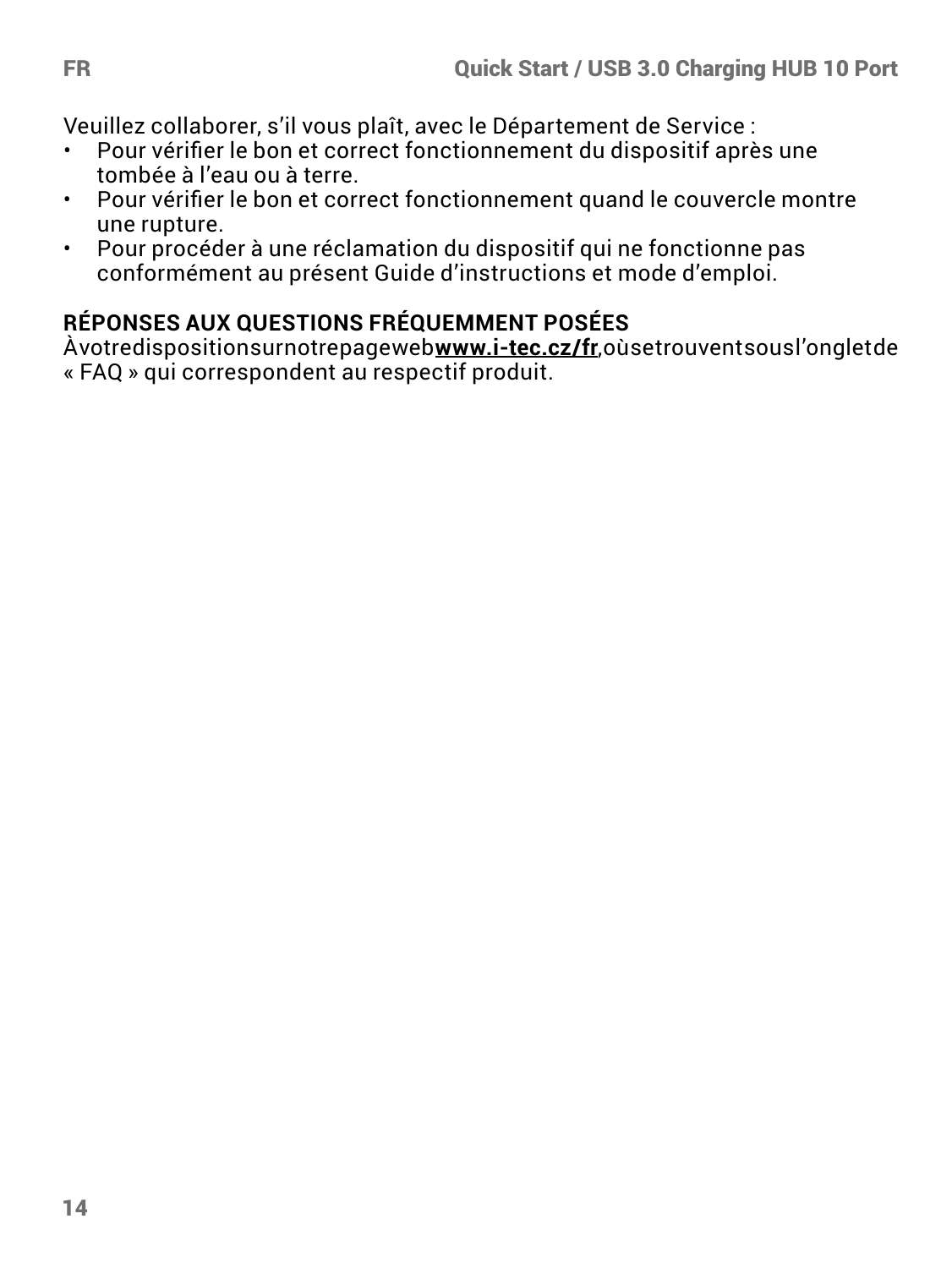#### INTRODUCCIÓN

HUB es un accesorio ideal para toda persona que nunca dispone de suficientes puertos USB en su ordenador portátil, ultrabook o PC y se ve obligada a estar constantemente conectando y desconectando sus dispositivos USB favoritos, o sea los discos flash, celulares, tabletas, cámaras fotográficas digitales, reproductores MP3, impresoras etc.

Este HUB ofrece **10 USB 3.0 puertos** con la función **Plug & Play** y **el sistema de carga estándar por USB**– HUB detecta automáticamente si está conectado un dispositivo para carga USB. HUB tiene 10 puertos USB 3.0 y gracias a ello se pueden cargar hasta 10 dispositivos a la vez. **La interface USB 3.0** es importante sobre todo para transmisiones de datos desde las tarjetas de memoria y los discos flash USB 3.0 donde se aprovecha al máximo su alta velocidad de transmisión. El embalaje incluye un **adaptador de alimentación externo** sin que el HUB no funcionaría. El adaptador de alimentación te garantizará la carga estable desde los puertos USB así como la capacidad del HUB.

El HUB **no precisa de instalar comandos,** basta con conectarlo utilizando el cable USB a tu ordenador y al momento podrás comenzar a utilizarlo. El HUB tiene integrada la **protección contra la sobretensiones** de tu ordenador para el caso de cortocircuito en los dispositivos periféricos. Naturalmente funciona **la compatibilidad** retroactiva con USB 2.0 / 1.1.

#### INSTALACIÓN EN WINDOWS 7/8/8.1/10 , MAC OS X 10.6 Y SUPERIORES, LINUX, CHROMEOS

El HUB se instala automáticamente del sistema, no precisa de comandos algunos. Conecta el conector del adaptador de alimentación en HUB y el adaptador en el enchufe 230 V. Entonces conecta el HUB, utilizando el cable USB, al puerto USB desocupado (el estándar de USB 3.0, 2.0 o 1.1) de tu laptop / PC y sigue las instrucciones que aparecen en la pantalla. El HUB se instalará y en el Administrador del dispositivo aparecerá como "Distribuidor general USB" y "Distribuidor general USB SuperSpeed".

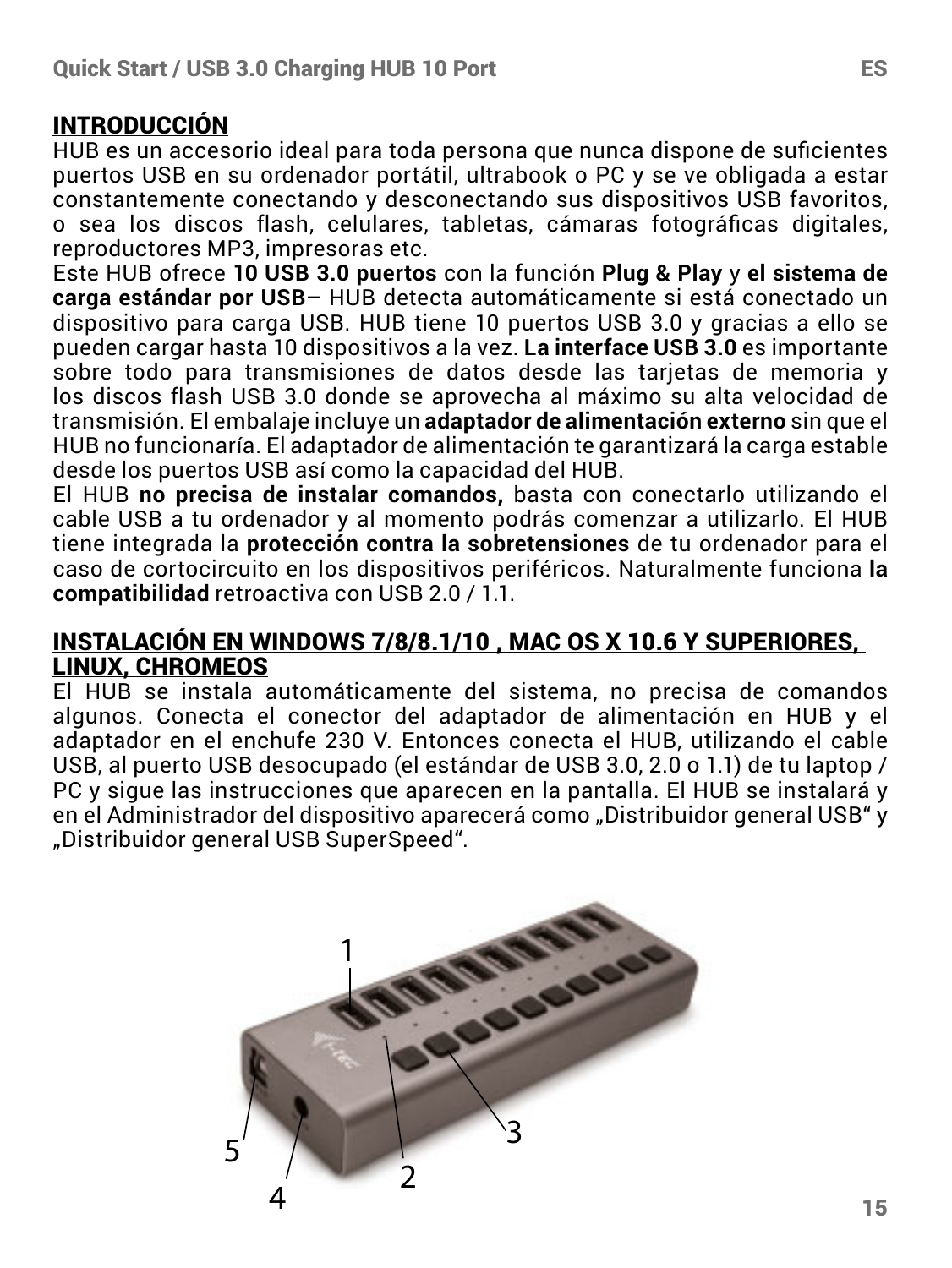## ESPECIFICACIÓN

- **1.** 10x USB 3.0 puertos de salida para conectar dispositivo USB.
- **2.** LED diodo Cada puerto USB 3.0 tiene al lado un diodo LED que se encenderá después de apretar el conmutador al lado del puerto en cuestión y se apagará después de volver a apretar el conmutador, mientras el HUB recibe alimentación.
- **3.** El conmutador de conexión/desconexión de puertos USB sirve para conectar/desconectar el puerto en cuestión.
- **4.** Entrada para conectar el adaptador de alimentación
- **5.** Puerto USB 3.0 de tipo A/B

## ALIMENTACIÓN

El HUB necesita un adaptador de alimentación que está incluido en el embalaje. Al manipular con este adaptador de alimentación es necesario cumplir los principios básicos de seguridad (p. ej. no dejarlo al alcance de los niños, no sumergir el conector al agua mientras el adaptador esté conectado a la red 230 V etc.)

## PROCESO DE CARGA

El HUB soporta el proceso de carga de los dispositivos móviles USB, tales como los smartphones (también teléfonos iPhone y Samsung), lectores de libros electrónicos, reproductores multimedia, GPS y tabletas (p. ej. Asus, Toshiba, GoClever, Prestigio, Emgeton, Sencor). Es suficiente conectar, con el cable original, el dispositivo a cargar al puerto USB del HUB. A la vez es necesario conectar el adaptador de alimentación al HUB.

## REQUISITOS DE SISTEMA

## **Requisitos de hardware:**

Ordenador portátil / PC con un puerto USB desocupado

#### **Sistema operativo:**

Windows 7/8/8.1/10 , Mac OS X 10.6 y superiores, Linux, ChromeOS.

## ESPECIFICACIÓN

- 10x USB 3.0 puerto para conectar el dispositivo USB
- 1x USB 3.0 cable para conectar HUB al ordenador portátil / PC
- Velocidad de transmisión hasta 5 Gb/s
- Mecanismo de detección de carga USB para dispositivos móviles
- Función Plug & Play
- Protección contra sobretensiones y sobrecorrientes
- Diodos LED
- Temperatura de almacenamiento -10~85 °C
- Temperatura de trabajo 0-50 °C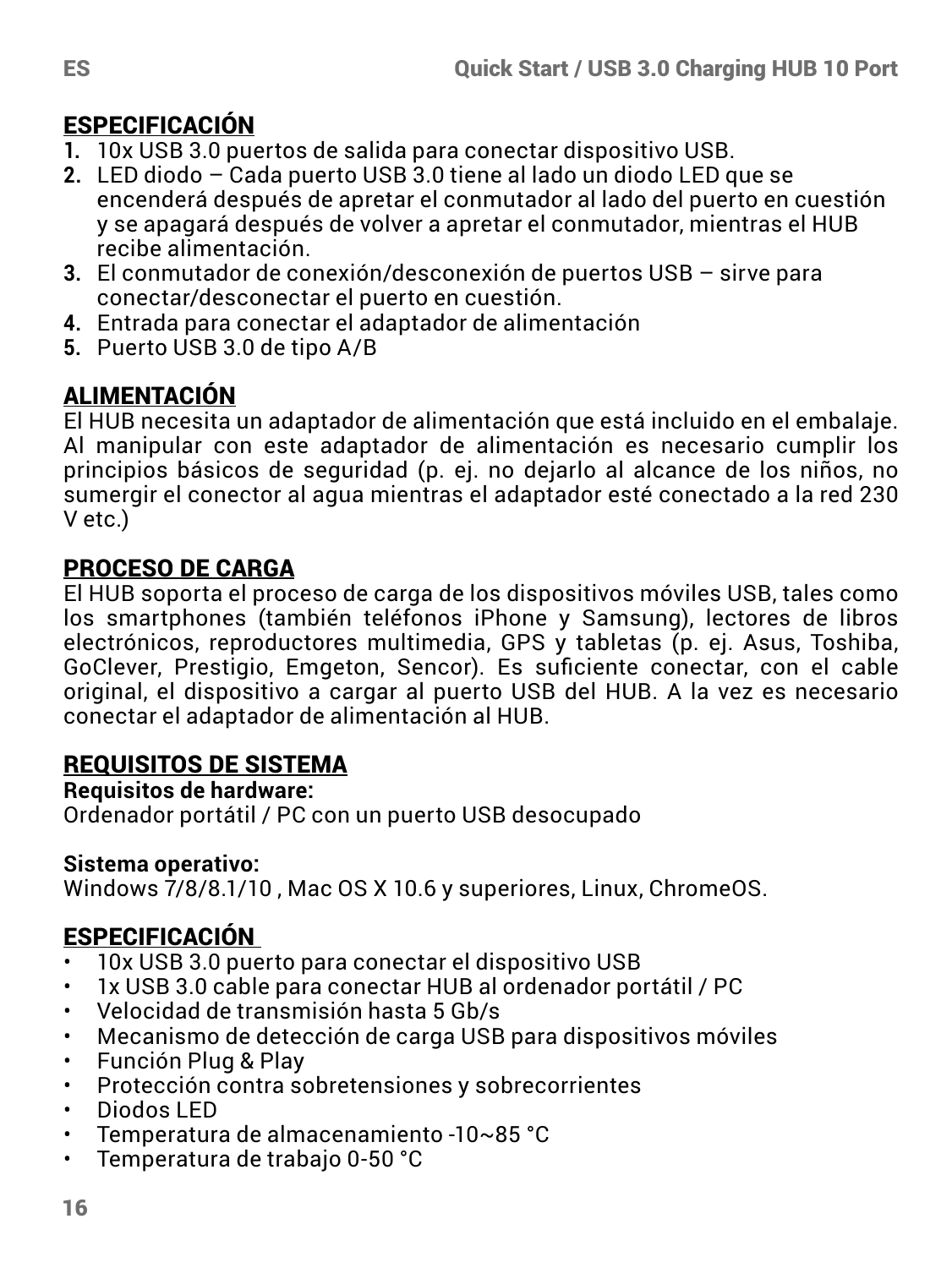- Adaptador de alimentación: entrada AC 100-240 V, 50-60 Hz, 1.3 A; salida DC 12 V, 4 A
- OS Windows 7/8/8.1/10 , Mac OS X 10.6 y superiores, Linux, ChromeOS
- Dimensiones del producto 151 x 53 x 24 mm
- Peso del producto 150 g

#### CONTENIDO DEL EMBALAJE

- i-tec USB 3.0 Charging HUB 10 puerto
- USB 3.0 cable de datos de A a B (100 cm)
- Adaptador de alimentación (cable 150 cm)
- Manual de usuario

#### INSTRUCCIONES DE SEGURIDAD

- No exponga el dispositivo a temperaturas extremas y a la humedad del aire.
- Utilice el dispositivo en superficies planas, evite que pueda deslizarse y caer al suelo.
- Conserve el manual para un eventual uso en el futuro.

En colaboración con el departamento de servicio técnico:

- Verifique el funcionamiento tras una caída al agua o al suelo.
- Compruebe el funcionamiento en caso de que la cubierta esté agrietada.
- Formule una reclamación del dispositivo según lo indicado en el manual.

#### **PREGUNTAS FRECUENTES**

Disponible en nuestra página web **www.i-tec.cz/es**, en la pestaña "FAQ" de este producto.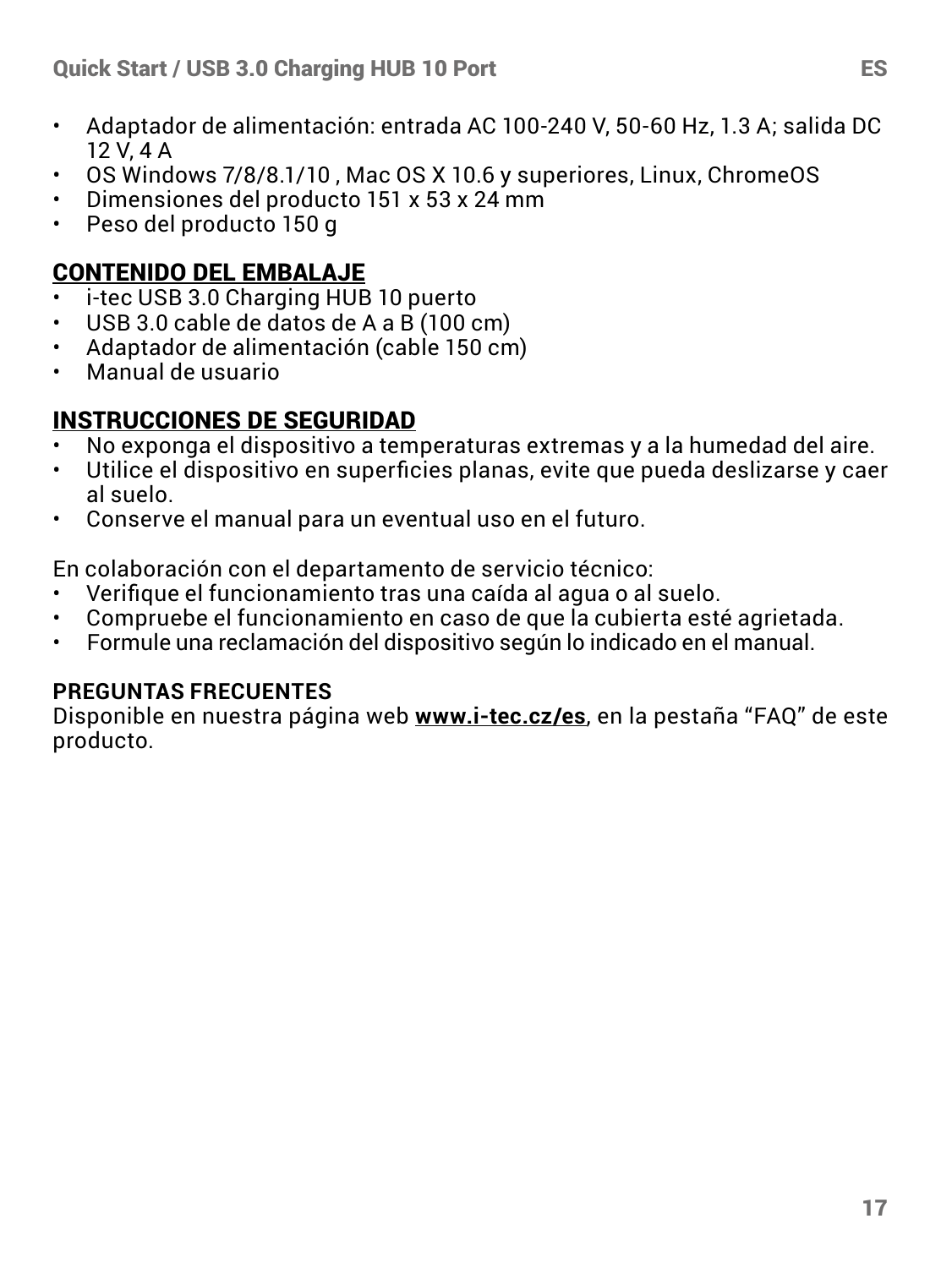#### INTRODUZIONE

Questo HUB della i-tec è un accessorio ideale per tutti coloro che non dispongono di notebook, ultrabook o PC con quantità sufficiente di porte USB e sono costretti a collegare e scollegare in continuazione i dispositivi USB preferiti, tipo chiavette, cellulari, tablet, fotocamere digitali, lettori MP3, stampanti ecc.

Questo HUB offre **10 porte USB** 3.0 con funzione **Plug&Play** e la **ricarica USB standard.** L'HUB rileva automaticamente se è stato collegato un dispositivo per la ricarica USB grazie a ciò l'HUB ha 10 porte USB 3.0, quindi, è possibile ricaricare 10 dispositivi alla volta.

**L'interfaccia USB 3.0** è importante in particolare per trasmettere dati da chiavette o schede di memoria USB 3.0 siccome facilita l'alta velocità.

Utilissimo è anche **l'adattatore di alimentazione esterno compreso** nella confezione senza il quale l'HUB non può fare a meno. Questo adattatore garantisce l'alimentazione stabile tramite le porte USB e la potenza sufficiente dell'HUB.

L'HUB **non richiede alcuna installazione degli strumenti,** basta collegarlo semplicemente al computer con un cavo USB ed è pronto a essere usato.

L'HUB è dotato di **protezione del computer da sovracorrenti** in caso di corto circuito dei dispositivi periferici. Non manca ovviamente la **compatibilità** reversibile con USB 2.0/1.1.

#### INSTALLAZIONE NEI SO WINDOWS 7 / 8 / 8.1 / 10, MAC OS X 10.6 O SUPERIORI, LINUX E CHROME OS

L'HUB viene installato automaticamente dal sistema e non richiede strumenti. Inserire un connettore dell'adattatore di alimentazione nell'HUB e l'altro connettore nella presa elettrica 230 V. Dopodiché collegare l'HUB a una porta USB libera del notebook/PC (standard USB 3.0, 2.0 o 1.1) tramite il cavo USB e seguire le istruzioni apparse sullo schermo. L'HUB sarà installato e visualizzato nella gestione dispositivi come "USB HUB generico" e "USB HUB SuperSpeed generico".

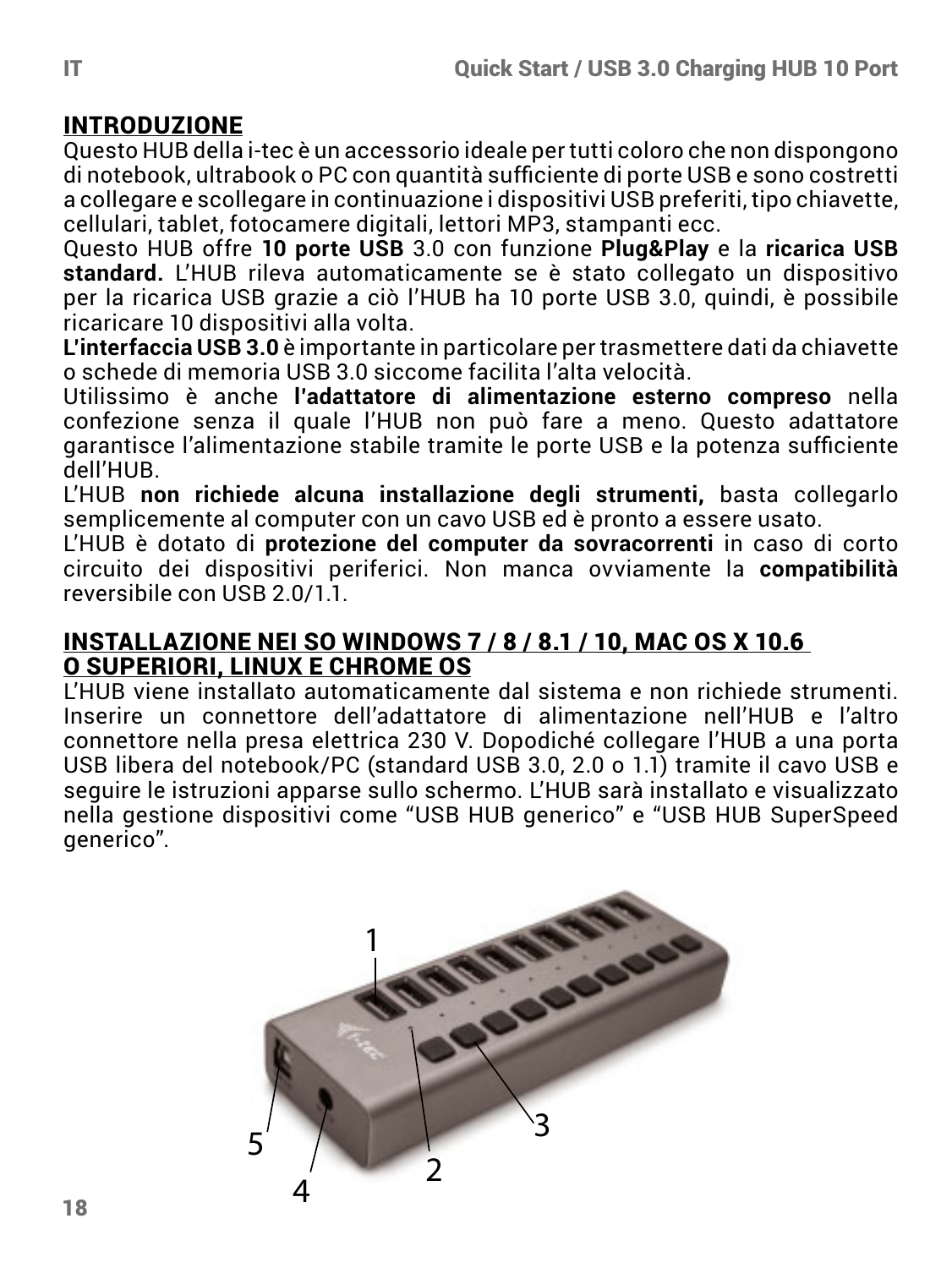## DESCRIZIONE

- **1.** 10 porte d'uscita USB 3.0 per collegare dispositivi USB
- **2.** Spie LED: ogni porta USB 3.0 dispone di una spia LED che s'illumina al momento dell'attivazione dell'interruttore della rispettiva porta e si spegne dopo la sua disattivazione, qualora l'HUB sia alimentato dalla rete elettrica.
- **3.** L'interruttore di attivazione/disattivazione delle porte USB serve per attivare o disattivare la rispettiva porta.
- **4.** Uscita per collegare l'adattatore di alimentazione
- **5.** Porta USB 3.0 tipo A/B

#### ALIMENTAZIONE

Per il funzionamento dell'HUB occorre l'adattatore di alimentazione che fa parte della confezione. Durante l'uso dell'adattatore di alimentazione rispettare istruzioni di sicurezza elementari, ad es. tenerlo fuori dalla portata dei bambini e non immergerlo nell'acqua ecc. se è connesso alla rete elettrica di 230 V.

## RICARICA

L'HUB supporta la ricarica dei dispositivi mobili connessi tramite la porta USB tipo smartphone (anche iPhone o cellulari Samsung), lettori di e-book, lettori multimediali, navigatori e tablet di marchio Asus, Toshiba, GoClever, Prestigio, Emgeton, Sencor ecc. Per collegare questi dispositivi da ricaricare è sufficiente disporre del cavo originale e inserirlo nella porta USB dell'HUB. In tal caso l'HUB deve essere connesso all'adattatore di alimentazione.

## REQUISITI DI SISTEMA

#### **Requisiti hardware**

Notebook / PC con una porta USB libera

#### **Sistemi operativi**

Windows 7/8/8.1/10, Mac OS X 10.6 o superiori, Linux e ChromeOS

## SPECIFICAZIONI TECNICHE

- 10 porte USB 3.0 per collegare dispositivi USB
- 1 cavo USB 3.0 per collegare l'HUB a notebook/PC
- Velocità di trasmissione fino a 5 Gbps
- Meccanismo di rilevamento dell'alimentazione USB per dispositivi mobili
- Funzione Plug&Play
- Protezione da sovracorrenti e da sovratensioni
- Spie LED
- Temperatura d'immagazzinamento: -10 +85 °C
- Temperatura operativa: 0 +50 °C
- Adattatore di alimentazione: ingresso AC 100/240 V, 50/60 Hz, 1,3 A; uscita DC 12 V, 4 A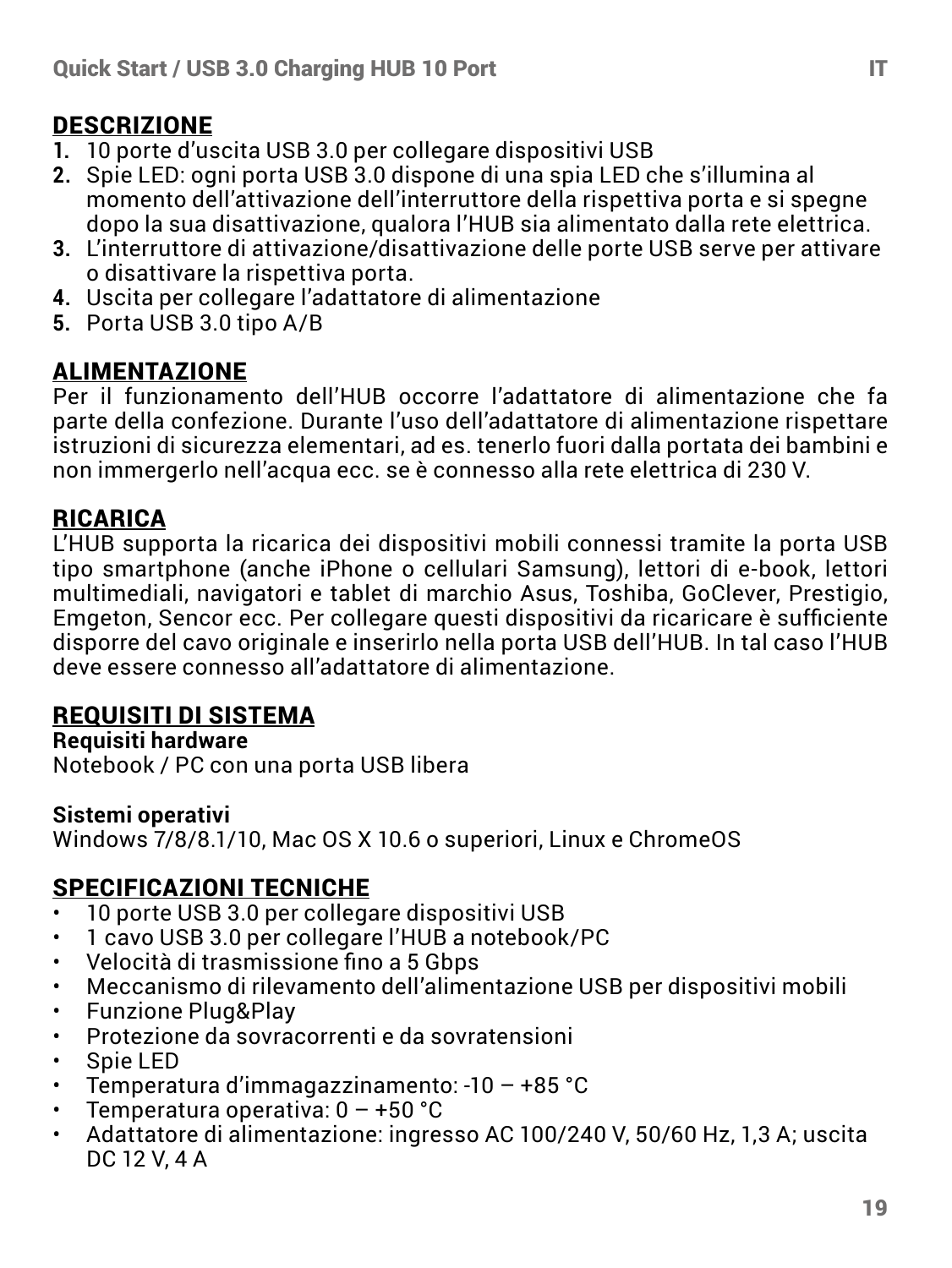- SO Windows 7/8/8.1/10, Mac OS X 10.6 o superiori, Linux e Chrome OS<br>• Dimensioni prodotto: 151 x 53 x 24 mm
- Dimensioni prodotto: 151 x 53 x 24 mm
- Peso prodotto: 150 g

## CONTENUTO CONFEZIONE

- $\cdot$  i-tec USB 3.0 Charging HUB 10 Port
- Cavo dati USB 3.0 da A a B (100 cm)
- Adattatore di alimentazione (cavo 150 cm)
- Libretto d'uso

## ISTRUZIONI DI SICUREZZA PER L'USO DELLA STAZIONE DOCK

- Evitare i valori estremi della temperatura e dell'umidità.
- Usare il dispositivo su un supporto orizzontale per evitare la caduta per terra a causa del suo scivolamento.
- Conservare gli strumenti e anche il Libretto d'uso.

In collaborazione con il Centro di assistenza tecnica

- controllare il funzionamento del dispositivo dopo la sua caduta per terra o nell'acqua
- verificare il funzionamento del dispositivo in caso di rottura dell'involucro
- sporgere il reclamo se il dispositivo non funziona secondo il Libretto d'uso.

**DOMANDE FREQUENTI:** Si veda la scheda "FAQ" di questo prodotto sulle nostre pagine web **www.i-tec.cz/it**.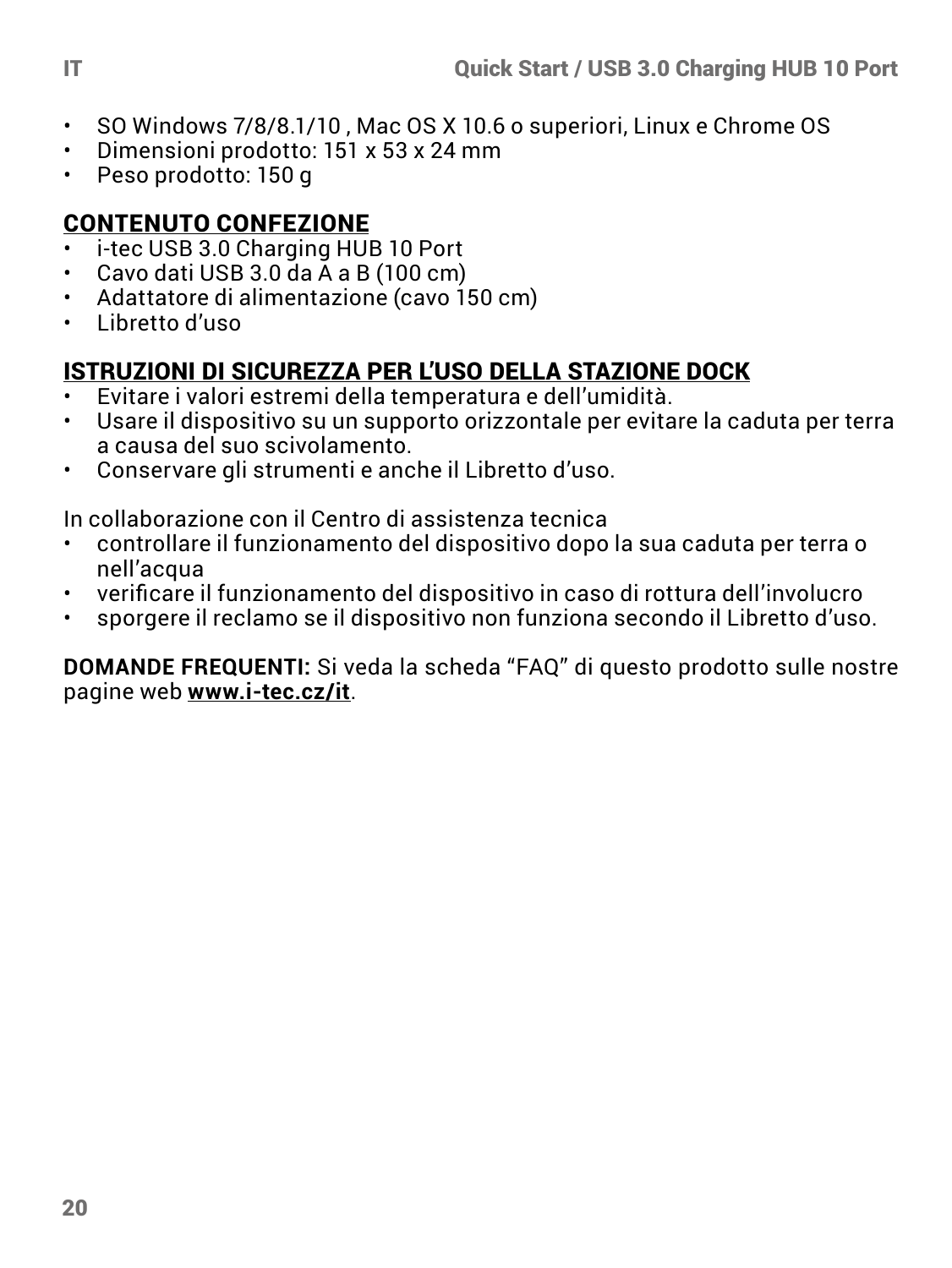## ÚVOD

HUB je ideálním doplňkem pro každého, kdo má ve svém notebooku, ultrabooku nebo PC nedostatek USB portů a je nucen neustále připojovat a odpojovat svá oblíbená USB zařízení, jako jsou flash disky, mobilní telefony, tablety, digitální fotoaparáty, MP3 přehrávače, tiskárny, apod.

Tento HUB nabízí **10 USB 3.0 portů** s funkcí **Plug & Play** a **standardním USB nabíjením** – HUB automaticky detekuje, jestli je připojeno zařízení pro USB nabíjení. Díky tomu, že HUB má 10 USB 3.0 portů, je možno nabíjet až 10 zařízení najednou. **Rozhraní USB 3.0** je důležité zejména pro datové přenosy z USB 3.0 paměťových karet a flash disků, kde se nejvíce využije jeho vysoká přenosová rychlost. K balení je **přiložený externí napájecí adaptér,** bez kterého se HUB neobejde. Napájecí adaptér vám zaručí stabilnost nabíjení z USB portů a výkon HUBu.

HUB **nevyžaduje instalaci ovladačů,** pouze jej pomocí USB kabelu připojíte ke svému počítači a můžete jej ihned začít využívat. HUB má vestavěnou **přepěťovou ochranu** vašeho počítače pro případ zkratu na periferních zařízeních. Samozřejmostí je zpětná **kompatibilita** s USB 2.0 / 1.1.

#### INSTALACE VE WINDOWS 7/8/8.1/10 , MAC OS X 10.6 A VYŠŠÍ, LINUX, CHROME OS

HUB se instaluje automaticky ze systému a nevyžaduje žádné ovladače. Připojte konektor napájecího adaptéru do HUBu a adaptér do zásuvky 230V. Poté připojte HUB pomocí USB kabelu do volného USB portu (standardu USB 3.0, 2.0 nebo 1.1) Vašeho notebooku / PC a sledujte pokyny na obrazovce. HUB bude instalován a zobrazen ve Správci zařízení jako "Obecný rozbočovač USB" a "Obecný rozbočovač USB SuperSpeed".

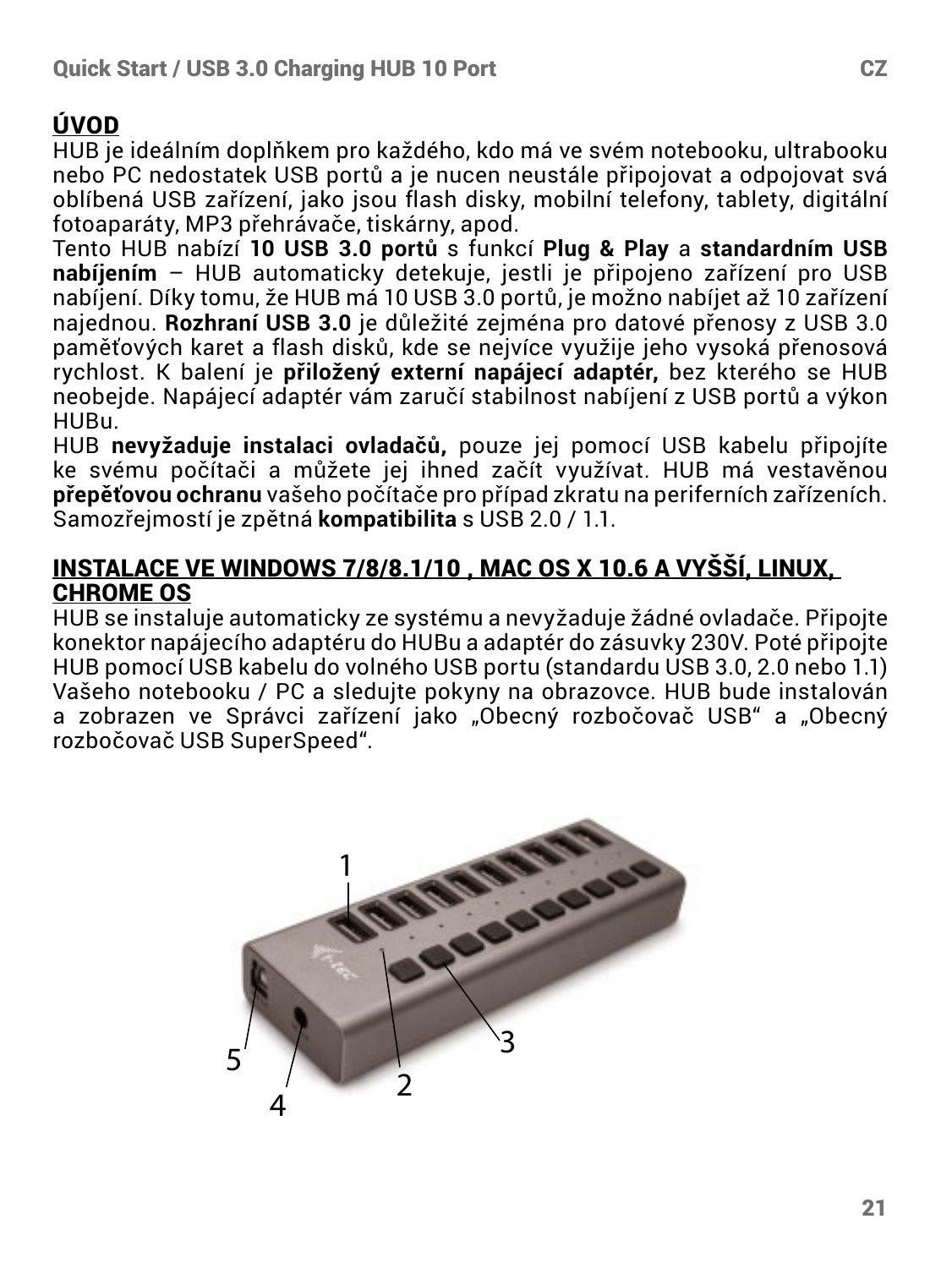## POPIS

- **1.** 10x výstupní USB 3.0 porty pro připojení USB zařízení
- **2.** LED dioda Každý USB 3.0 port má vedle sebe LED diodu, která se rozsvítí po stisknutí přepínače vedle daného portu a vypne po dalším stisknutí přepínače, pokud je HUB napájen.
- **3.** Přepínač na zapnutí/vypnutí USB portů slouží k zapnutí/vypnutí daného portu.
- **4.** Vstup pro připojení napájecího adaptéru
- **5.** Port USB 3.0 typu A/B

## NAPÁJENÍ

HUB potřebuje k funkčnosti napájecí adaptér, který je součástí balení. Dbejte základních zásad bezpečnosti při manipulaci s tímto napájecím adaptérem (např. nenechávejte v dosahu dětí; jestliže je adaptér v síti 230V, pak konektor nevkládejte do vody a podobně).

## NABÍJENÍ

HUB podporuje nabíjení připojených USB mobilních zařízení, jako jsou smartphony (také iPhone a Samsung telefony), čtečky e-knih, multimediální přehrávače, navigace a tablety (např. Asus, Toshiba, GoClever, Prestigio, Emgeton, Sencor). Nabíjené zařízení stačí připojit originálním kabelem do USB portu HUBu. Zároveň musí být k HUBu připojený napájecí adaptér.

## SYSTÉMOVÉ POŽADAVKY

**Hardwarové požadavky** Notebook / PC s volným USB portem

## **Operační systém**

Windows 7/8/8.1/10, Mac OS X 10.6 a vyšší, Linux, Chrome OS.

## **SPECIFIKACE**

- 10x USB 3.0 port pro připojení USB zařízení<br>• 1x USB 3.0 kabel pro připojení HUBu k poteb
- 1x USB 3.0 kabel pro připojení HUBu k notebooku / PC
- Přenosová rychlost až 5 Gb/s
- Mechanismus detekce USB nabíjení pro mobilní zařízení
- Plug & Play funkce
- Přepěťová a nadproudová ochrana
- LED diody
- Teplota skladování -10~85 °C
- Teplota pracovní 0-50 °C
- Napájecí adaptér: vstup AC 100-240 V, 50-60 Hz, 1.3 A; výstup DC 12 V, 4 A
- OS Windows 7/8/8.1/10, Mac OS X 10.6 a vyšší, Linux, Chrome OS
- Rozměry produktu 151 x 53 x 24 mm
- Hmotnost produktu 150 g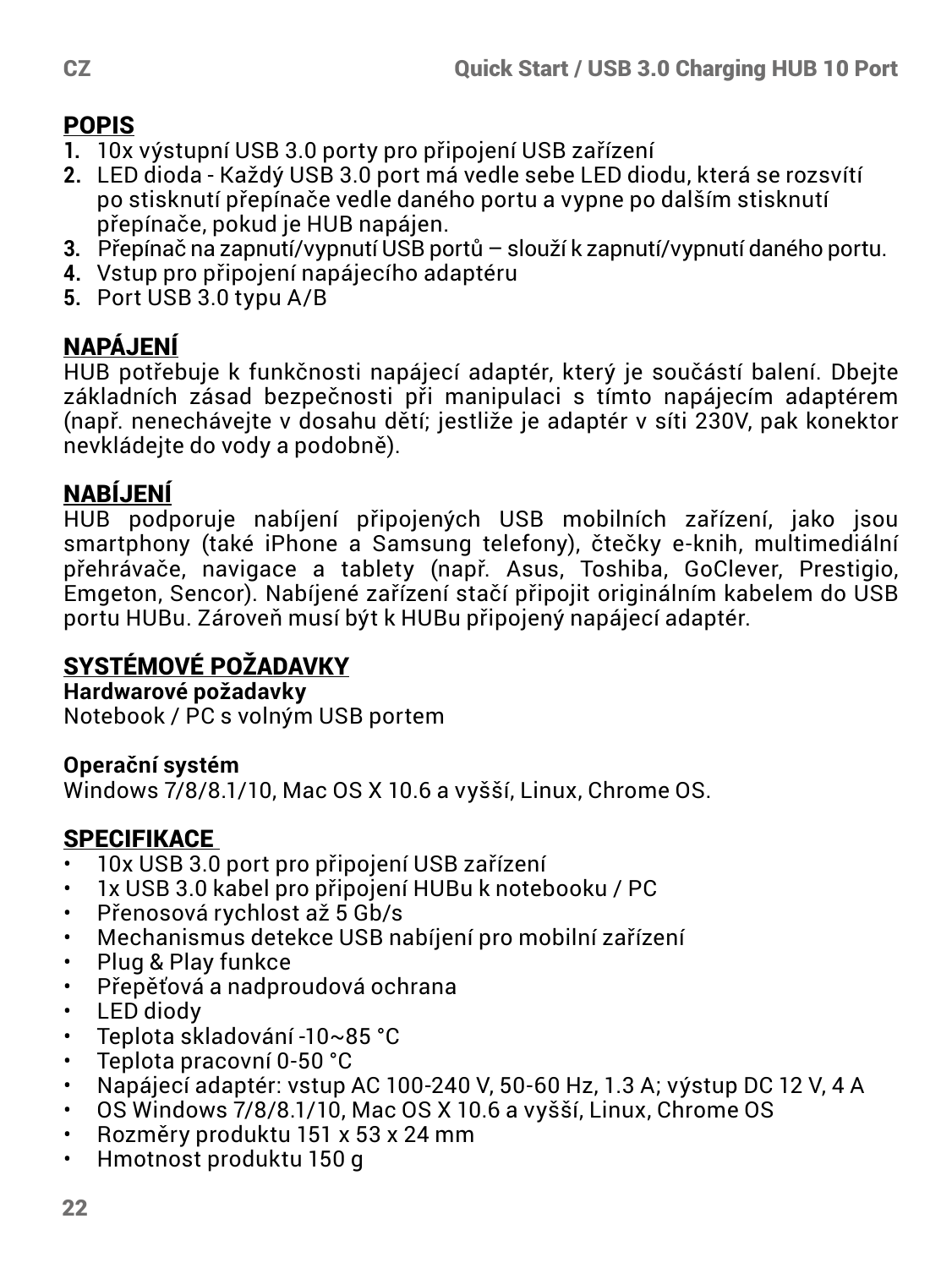## OBSAH BALENÍ

- i-tec USB 3.0 Charging HUB 10 port
- USB 3.0 datový kabel z A na B. (100 cm)<br>• Napájecí adaptér (kabel 150 cm)
- Napájecí adaptér (kabel 150 cm)<br>• Ilživatelská příručka
- Uživatelská příručka

# **BEZPEČNOSTNÍ POKYNY**

- Nevystavujte extrémním teplotám a vlhkosti vzduchu.<br>• Používajte zečízení na plosbých podležkéch vovorujete
- Používejte zařízení na plochých podložkách vyvarujete se tím sklouznutí a pádu na zem.
- Uschovejte manuál pro pozdější možné použití.

V součinnosti se servisním oddělením:

- Ověřte funkčnost po pádu do vody nebo na zem.<br>• Ověřte funkčnost při prasknutí krytu
- Ověřte funkčnost při prasknutí krytu.
- Reklamujte zařízení nefungující dle manuálu.

## **ČASTO KLADENÉ OTÁZKY**

K dispozici na našem webu **www.i-tec.cz** v záložce "FAQ" u tohoto produktu.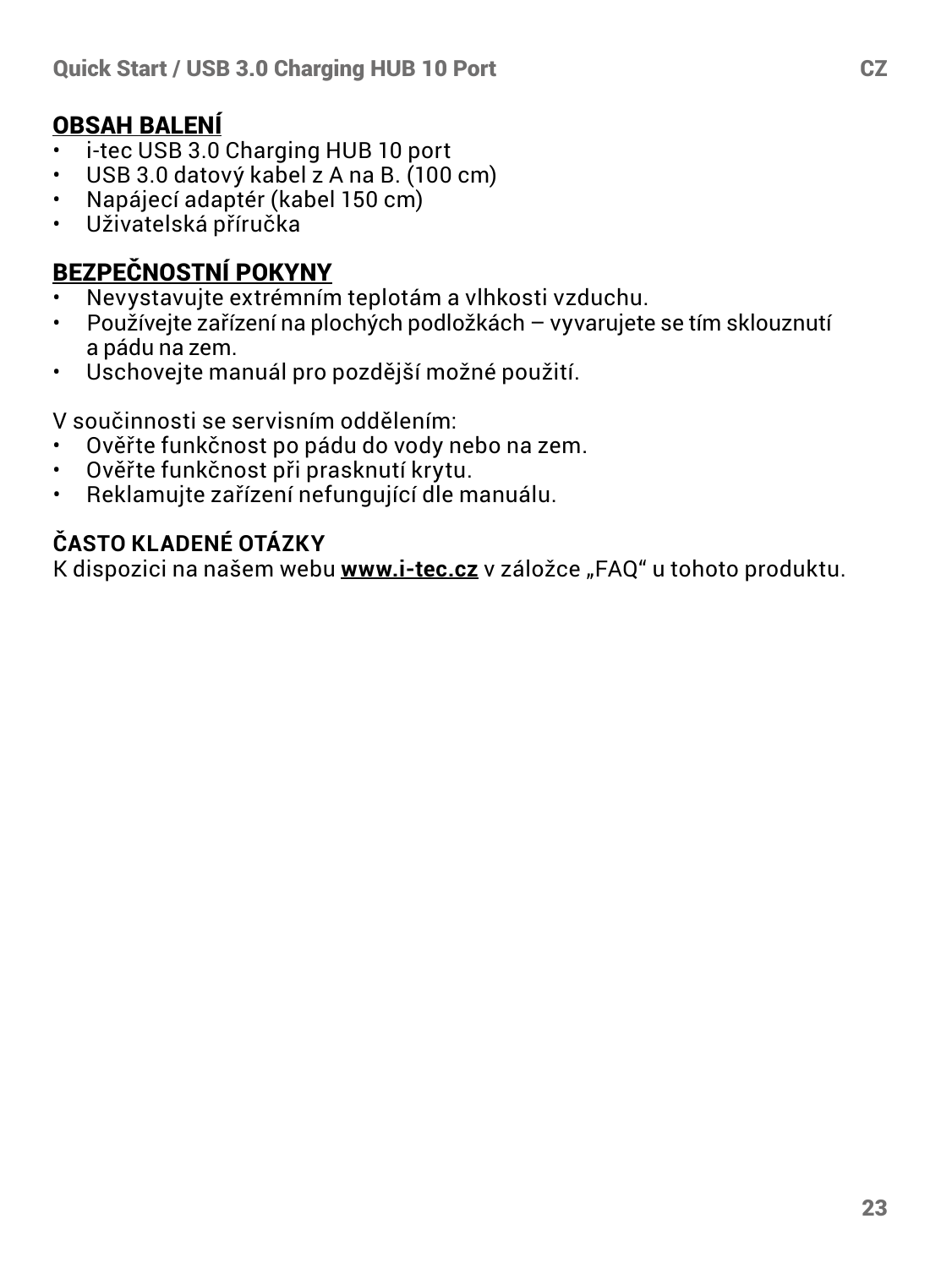#### **WPROWADZENIE**

HUB jest idealny dodatek dla każdego, kto ma w swoim notebooku, ultrabooku lub swoim komputerze PC niewystarczającą ilość portów USB i jest zmuszony do ciągłego podłączania i odłączania swoich ulubionych urządzeń USB, takich jak dyski flash, telefony komórkowe, tablety, aparaty cyfrowe, odtwarzacze MP3, drukarki itp.

HUB posiada **10 portów USB 3.0** z funkcją **Plug & Play** oraz **możliwością ładowania przez USB** – HUB automatycznie wykrywa podłączone przez port USB urządzenia, które wymagają ładowania. Dzięki temu, że HUB posiada 10 złączy USB 3.0, można ładować jednocześnie nawet 10 urządzeń. **Interfejs USB 3.0** istotny jest w szczególności dla transmisji danych z USB 3.0 kart pamięci i jednostek pendrive, gdy najbardziej wykorzystywana jest duża prędkość transmisji danych. W opakowaniu znajduje się **dodatkowy zewnętrzny adapter ładujący,** bez którego HUB nie obejdzie się. Ładowarka gwarantuje stabilność ładowania ze złączy USB oraz wydajność HUB. HUB **nie wymaga instalacji sterowników.** Wystarczy podłączyć do urządzenia oraz komputera kabel USB i natychmiast rozpocząć pracę. HUB posiada wbudowaną ochronę przeciwprzepięciową, w przypadku zwarcia na urządzeniach peryferyjnych. Urządzenie jest kompatybilne z USB 2.0 / 1.1.

## ZAWARTOŚĆ OPAKOWANIA

- i-tec USB 3.0 Charging HUB 10 port
- USB 3.0 kabel cyfrowy z A do B. (100 cm)
- Zasilacz (kabel 150 cm)
- Instrukcja

#### INSTALACJA W WINDOWS 7 / 8 / 8.1 / 10 I WYŻSZYM, MAC OS X I WYŻSZYM, LINUX, CHROME OS

HUB instaluje sie automatycznie i nie wymaga sterowników. Podłącz konektor adaptera zasilania do HUB-a oraz podłącz adapter do sieci 230 V. Następnie podłącz HUB za pomocą USB kabla do wolnego USB portu (standardu USB 3.0, 2.0 lub 1.1) notebooka / PC i postępuj zgodnie z instrukcjami na ekranie. HUB zostanie zainstalowany i widoczny będzie w Menedżerze Urządzeń jako "Generic

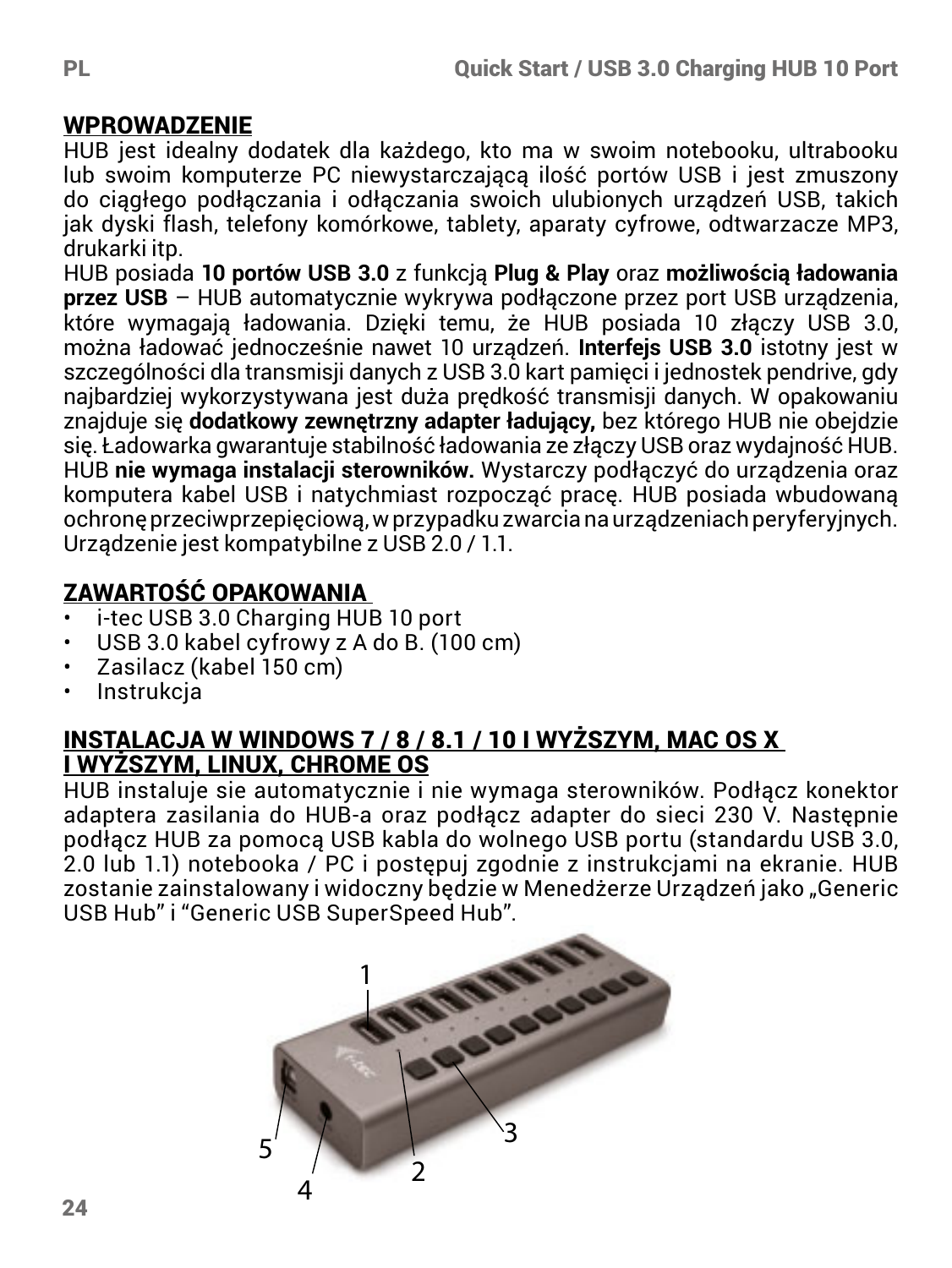## OPIS

- **1.** 10x wyjściowe porty USB 3.0 do podłączenia urządzeń USB
- **2.** Dioda LED Obok każdego złącza USB 3.0 znajduje się dioda LED, która zapala się po naciśnięciu przełącznika obok danego złącza i gaśnie po ponownym naciśnięciu przełącznika, jeżeli HUB jest podłączony do zasilania.
- **3.** Przełącznik do włączenia/wyłączenia złączy USB służy do załączenia/ wyłączenia danego złącza.
- **4.** Wejście do podłączenia adaptera zasilającego.
- **5.** Złącze USB 3.0 typu A/B

## ZASILANIE

HUB wymaga do swej pracy adapter zasilający, który stanowi część integralną opakowania. Należy stosować się do zasad bezpieczeństwa pracy z takim adapterem zasilającym (np. nie pozostawiać w zasięgu dzieci; jeżeli adapter podłączony jest do gniazdka 230V, nie wolno zanurzać końcówki w wodzie itp.).

## ŁADOWANIE

HUB umożliwia ładowanie podłączonych przez USB urządzeń mobilnych takich jak smartfony (w tym iPhone i telefony Samsung), czytniki e-book, urządzeń multimedialnych, nawigacji GPS oraz tabletów (np. Asus, Toshiba, GoClever, Prestigio, Emgeton, Sencor). Do podłączenia urządzeń oraz ładowania przez port USB należy stosować oryginalny kabel dołączony wraz z HUB-em. Jednocześnie jest konieczność podłączenia adaptera zasilającego do HUB-a.

#### WYMAGANIA SYSTEMOWE

**Wymagania sprzętowe:**  Notebook / PC z bezpłatnym portem USB

#### **System operacyjny:**

Windows 7 / 8 / 8.1 / 10, Mac OS X 10.6 lub wyższy, Linux, Chrome OS

#### SPECYFIKACJA

- 10x port USB 3.0 do podłączenia urządzeń USB
- 1x USB 3.0 kabel do podłączenia HUB-a do notebooka / PC
- Prędkość transmisji do 5 Gbps
- System wykrywania urządzeń ładowanych USB
- Plug & Play
- Zabezpieczenie nadprądowe i przepięcia
- Diody LED
- Temp. przechowywania -10~85 °C
- Temp. pracy 0~50 °C
- Zasilanie: wejście AC 100-240 V, 50-60 Hz, 1.3 A; wyjście DC 12 V, 4 A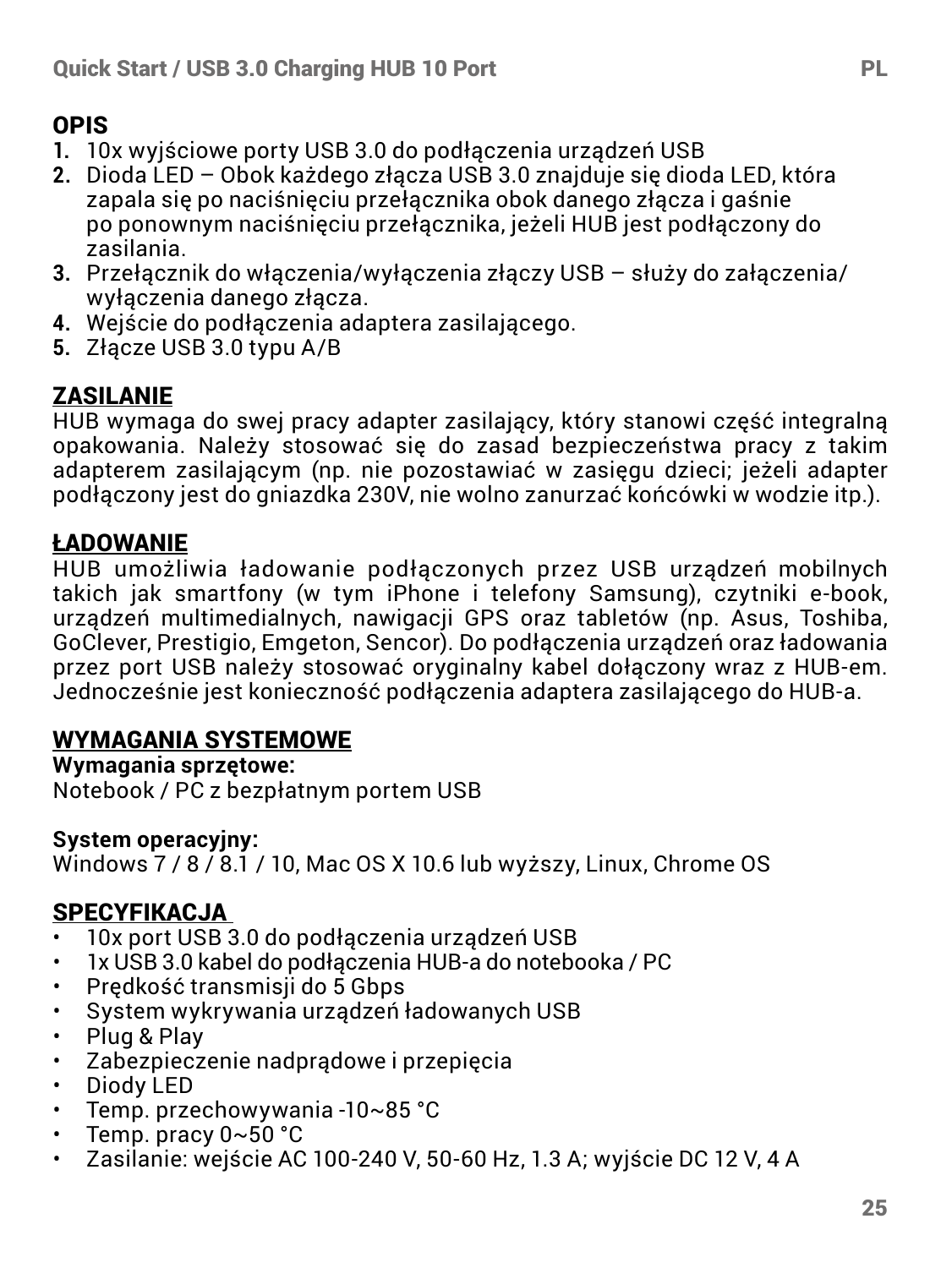- OS Windows 7 / 8 / 8.1 / 10, Mac OS X 10.6 lub wyższy, Linux, Chrome OS
- Wymiary produktu 151 x 53 x 24 mm
- Waga produktu 150 g

## INSTRUCKJE BEZPIECZEŃSTWA

- Nie narażać na działanie wysokich temperatur i wysokiej wilgotności.
- Używać urządzenia na powierzchniach płaskich w celu uniknięcia upadku.<br>• Zachować instrukcje do ewentualnego późniejszego użycia
- Zachować instrukcję do ewentualnego późniejszego użycia.

We współpracy z działem serwisu:

- Sprawdzić funkcjonalność po upadku do wody lub na twarda powierzchnię<br>• Sprawdzić funkcjonalność gdy obudowa uległa uszkodzeniu
- Sprawdzić funkcjonalność gdy obudowa uległa uszkodzeniu
- Odesłać urządzenie gdy nie pracuje zgodnie z instrukcją.

## CZĘSTO ZADAWANE PYTANIA

Dostępne na naszych stronach www.i-tec.cz/pl/ w zakładce "FAQ" przy niniejszym produkcie.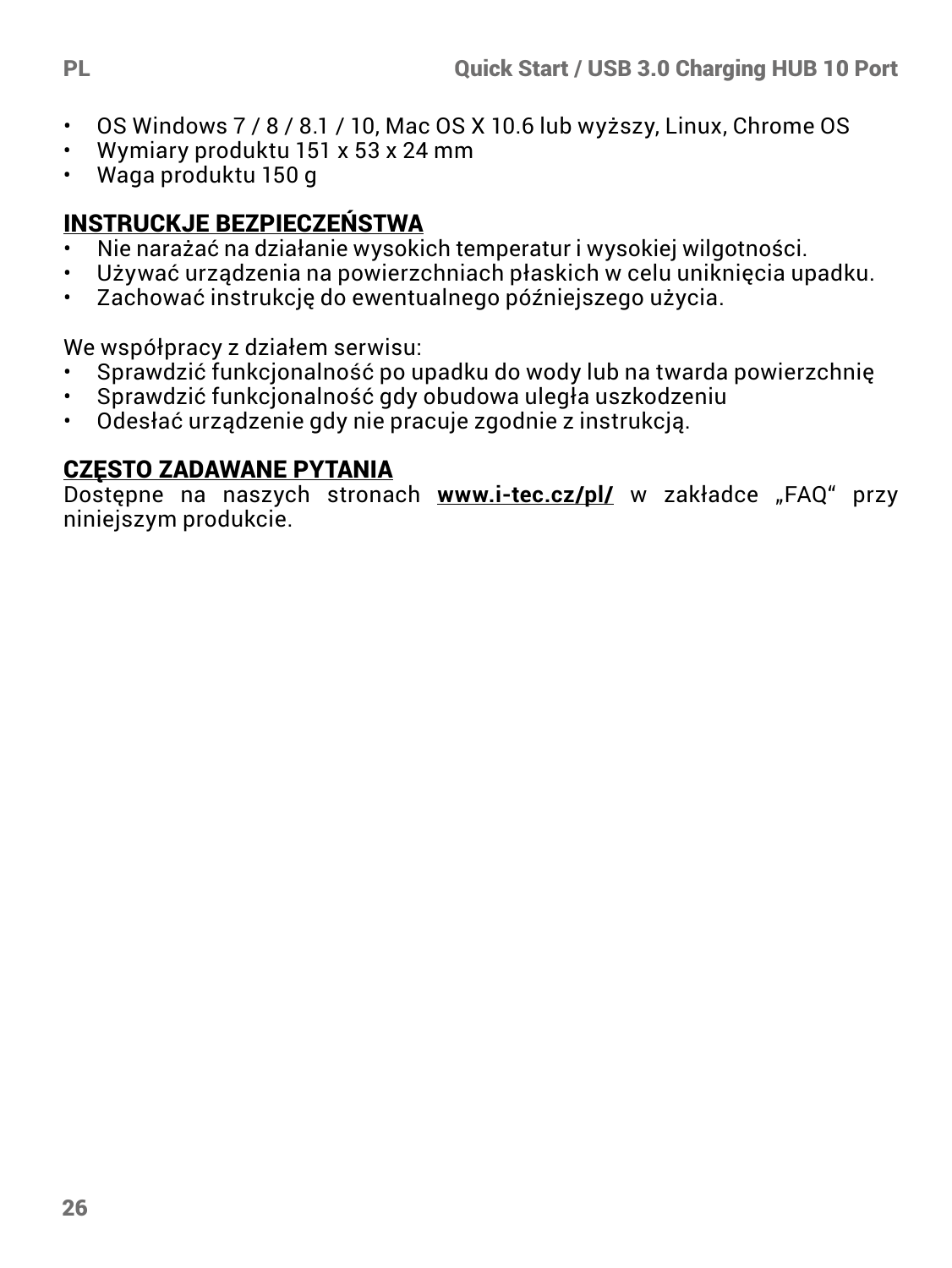## ÚVOD

HUB je ideálnym doplnkom pre každého, kto má vo svojom notebooku, ultrabooku alebo PC nedostatok USB portov a je nútený neustále pripája a odpájať svoje obľúbené USB zariadenia, ako sú flash disky, mobilné telefóny, tablety, digitálne fotoaparáty, MP3 prehrávače, tlačiarne, apod.

Tento HUB ponúka **10 USB 3.0 portov** s funkciou **Plug & Play** a **štandardným USB nabíjaním** – HUB automaticky detekuje, či je pripojené zariadenie pre USB nabíjanie. Vďaka tomu, že HUB má 10 USB 3.0 portov, je možno nabíjať až 10 zariadení naraz. **Rozhranie USB 3.0** je dôležité hlavne pre dátové prenosy z USB 3.0 pamäťových kariet a flash diskov, kde sa najviac využije jeho vysoká prenosová rýchlosť. K baleniu je **priložený externý napájací adaptér,** bez ktorého sa HUB neobíde. Napájací adaptér vám zaručí stabilnosť nabíjania z USB portov a výkon HUBu.

HUB **nevyžaduje inštaláciu ovládačov.** Iba ho pomocou USB kábla pripojíte k svojmu počítaču a môžete ho ihneď začať využívať. HUB má vstavanú napäťovú ochranu vášho počítača pre prípad skratu na periférnych zariadeniach. Samozrejmosťou je spätná kompatibilita s USB 2.0 / 1.1.

#### INŠTALÁCIA VO WINDOWS 7 / 8 / 8.1 / 10 A VYŠŠÍ, MAC OS X 10.6 A VYŠŠÍ, LINUX, CHROME OS

HUB sa inštaluje automaticky zo systému a nepotrebuje žiadne ovládače. Pripojte konektor napájacieho adaptéru do HUBu a adaptér do zásuvky 230V. Potom pripojte HUB pomocou USB káblu do voľného USB portu (štandard USB 3.0, 2.0 alebo 1.1) Vášho notebooku / PC a sledujte pokyny na obrazovke. HUB bude inštalovaný a zobrazený v Správcovi zariadení ako "Obecný rozbočovač USB" a "Obecný rozbočovač USB SuperSpeed".

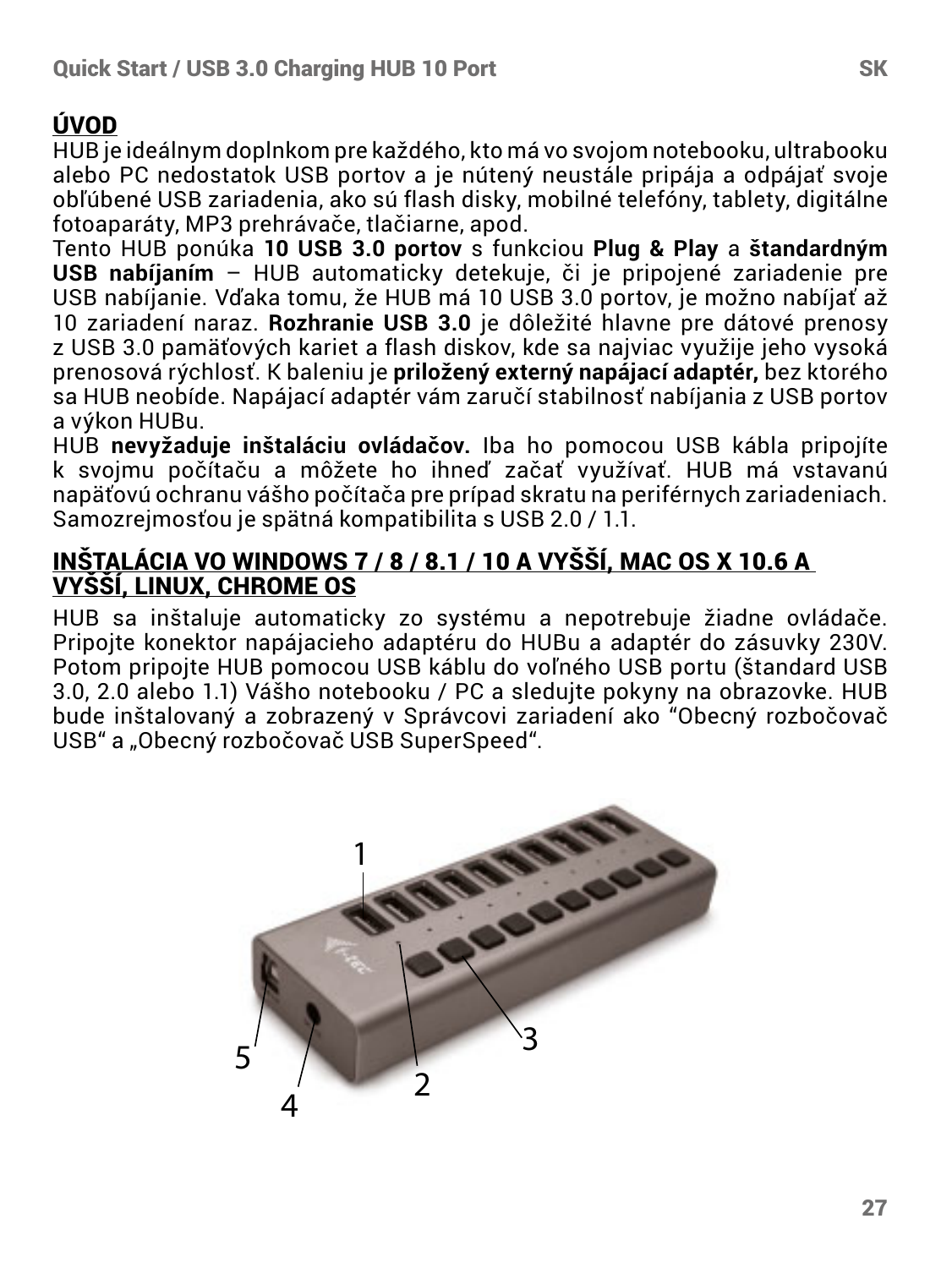## POPIS

- **1.** 10x výstupné USB 3.0 porty pre pripojenie USB zariadenia
- **2.** LED dióda Každý USB 3.0 port má vedľa seba LED diódu, ktorá sa rozsvieti po stlačení prepínača vedľa daného portu a vypne po ďalšom stlačení prepínača, pokiaľ je HUB napájaný.
- **3.** Prepínač na zapnutie/vypnutie USB portov slúži na zapnutie/vypnutie daného portu.
- **4.** Vstup pre pripojenie napájacieho adaptéra
- **5.** Port USB 3.0 typu A/B

## NAPÁJANIE

HUB potrebuje pre fungovanie napájací adaptér, ktorý je súčasťou balenia. Dbajte na základné zásady bezpečnosti pri manipulácii s týmto napájacím adaptérom (napr. nenechávajte v dosahu detí; ak je adaptér v sieti 230V, potom konektor nevkladajte do vody a podobne).

**NABÍJANIE**<br>HUB podporuie HUB podporuje nabíjanie pripojených USB mobilných zariadení, ako sú smartphony (tiež iPhone a Samsung<br>telefóny) čítačky e-knih multimediálne prehrávače navigácie telefóny), čítačky e-knih, multimediálne prehrávače, navigácie a tablety (napr. Asus, Toshiba, GoClever, Prestigio, Emgeton, Sencor). Nabíjané zariadenie stačí pripojiť originálnym káblom do USB portu HUBu. Zároveň musí byť k HUBu pripojený napájací adaptér.

## SYSTÉMOVÉ POŽIADAVKY

**Hardwarové požiadavky**

Notebook / PC s voľným USB portom

## **Operačný systém**

Windows 7/8/81/10, Mac OS X 10.6, Mac OS X 10.6 alebo vyšší, Linux, Chrome OS

## ŠPECIFIKÁCIE

- 10x USB 3.0 port pre pripojenie USB zariadení
- 1x USB 3.0 kabel pre pripojenie HUBu k notebooku / PC
- Prenosová rýchlosť až 5 Gbps
- Mechanizmus detekcie USB nabíjania pre mobilné zariadenia
- Plug & Play funkcia
- Napäťová a nadprúdová ochrana
- LED diódy<br>• Toplota sk
- Teplota skladovania -10~85 °C
- Teplota pracovná 0~50 °C
- Napájací adaptér: vstup AC 100-240 V, 50-60 Hz, 1.3 A; výstup DC 12 V, 4 A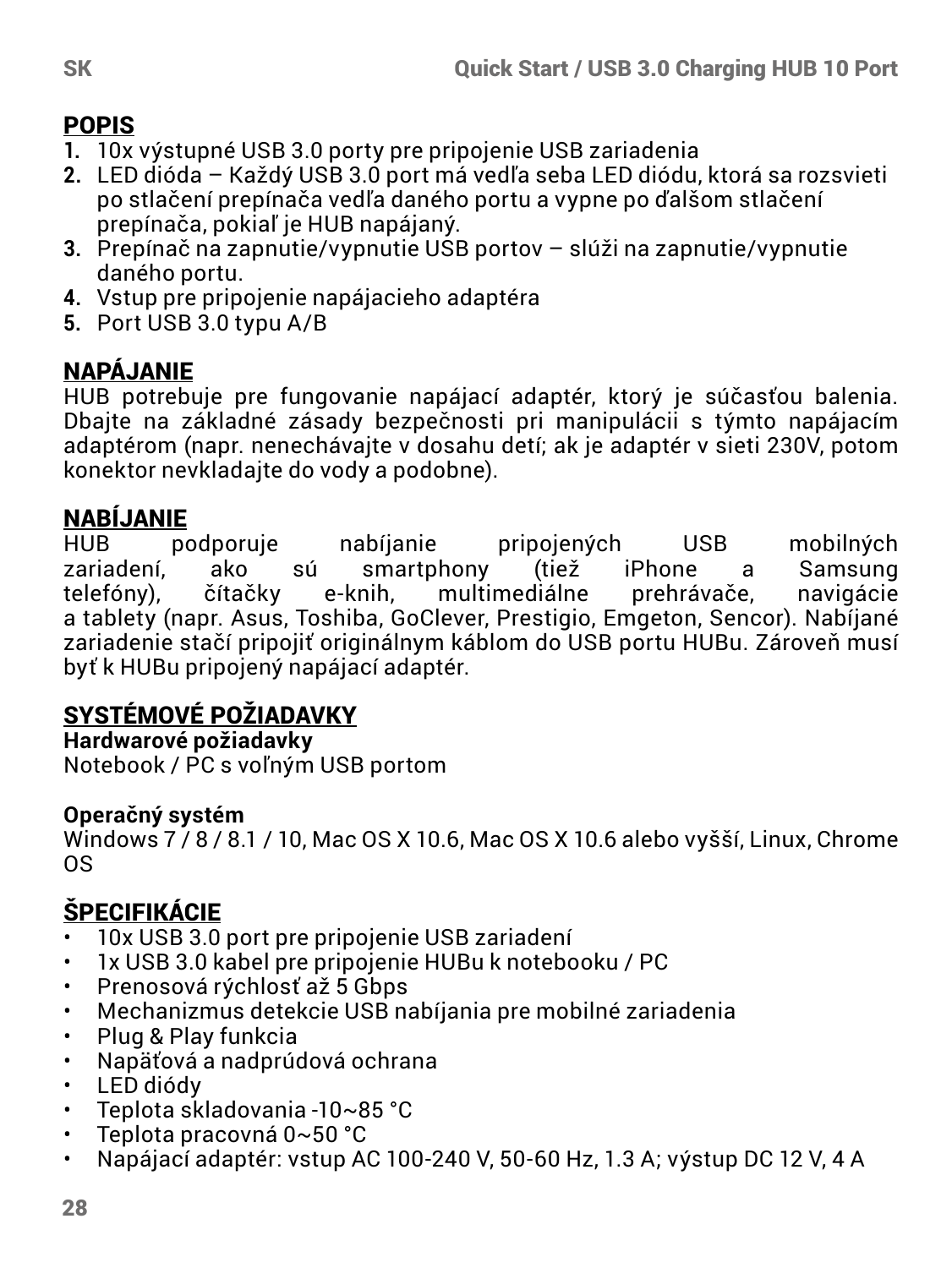- OS Windows Windows 7 / 8 / 8.1 / 10, Mac OS X 10.6, Mac OS X 10.6 alebo vyšší, Linux, Chrome OS
- Rozmery produktu 151 x 53 x 24 mm
- Hmotnosť produktu 150 g

## BEZPEČNOSTNÉ POKYNY

- Nevystavujte extrémnym teplotám a vlhkosti vzduchu.<br>• Používajte zariadenie na plochých podložkách vyvari
- Používajte zariadenie na plochých podložkách vyvarujete sa tým skĺznutiu a pádu na zem.
- Uschovajte manuál pre neskoršie možné použitie.

V súčinnosti so servisným oddelením:

- Overte funkčnosť po páde do vody alebo na zem.
- Overte funkčnosť pri prasknutí krytu.
- Reklamujte zariadenie nefungujúce podľa manuálu.

## OBSAH BALENIA

- $\cdot$  i-tec USB 3.0 Charging HUB 10 port
- USB 3.0 dátový kábel z A na B. (100 cm)
- Napájací adaptér (kabel 150 cm)<br>• Užívateľská príručka
- Užívateľská príručka

## ČASTO KLADENÉ OTÁZKY

K dispozícii na našom webe **www.i-tec.cz** v záložke "FAQ" pri tomto produkte.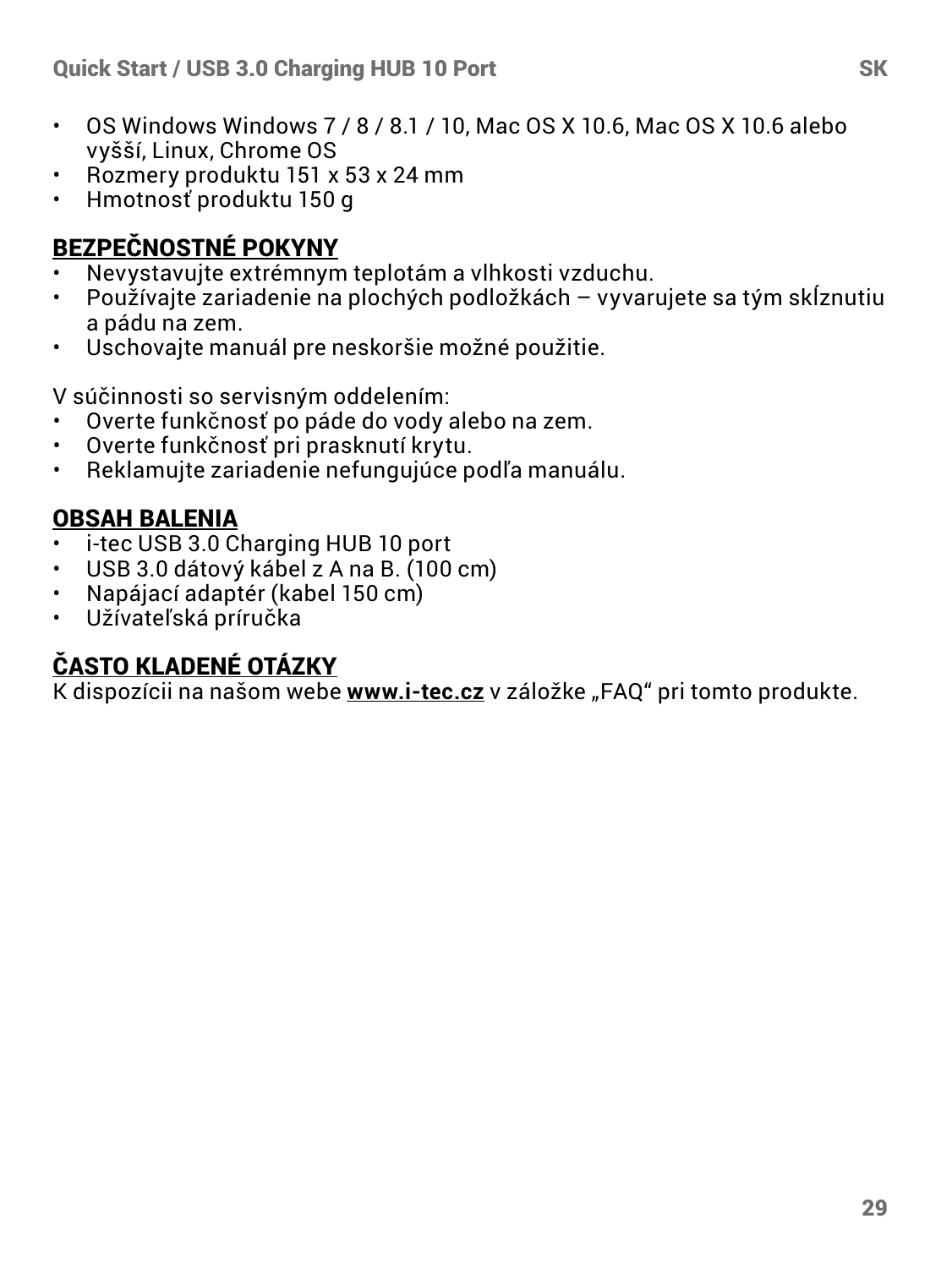## **IVADAS**

HUB yra idealus priedas visiems, kuriems jų nešiojamuose kompiuteriuose, ultrabooke arba PC nepakanką USB prievadų ir yra priversti nuolat prijungti ir išjungti savo mėgstamus USB įrenginius, tokius kaip flash diskai, mobilūs telefonai, planšetės, skaitmeniniai fotoaparatai, MP3 grotuvai, spausdintuvai ir pan.

Šis HUB turi **10 USB 3.0 prievadus** su funkcija **Plug & Play** ir **standartiniu USB įkrovimu** – HUB automatiškai aptinka ar yra prijungtas įrenginys skirtas USB įkrovimui. Dėka to, kad HUB turi 10 USB 3.0 prievadų, galima vienu metu įkrauti 10 įrenginių. **Sąsaja USB 3.0** yra svarbi duomenų perdavimui iš USB 3.0 atminties kortų ir flash diskų, kuriuose dažniausiai naudojamas didelis perdavimo greitis. Komplekte yra **išorinis maitinimo adapteris,** be kurio negalima naudoti HUB. Maitinimo adapteris jums garantuoja įkrovimo iš USB prievado stabilumą ir HUB galią.

HUB **nereikalauja valdiklių instaliavimo**. Su USB kabeliu jį prijunkite prie savo kompiuterio ir tuoj pat galite naudoti. HUB turi įmontuotą Jūsų kompiuterio **apsaugą nuo viršįtampių trumpojo jungimo** į periferinius įrenginius atveju. Turi atgalinį **suderinamumą** su USB 2.0 / 1.1.

#### INSTALIACIJA WINDOWS'UOSE 7 / 8 / 8.1 / 10 IR AUKŠTESNĖS VERSIJOS, MAC OS X 10.6 IR AUKŠTESNĖS VERSIJOS, LINUX, CHROME OS

HUB instaliuojasi automatiškai iš sistemos ir jokių valdiklių nereikia. Įjunkite maitinimo adapterio jungtį į HUB, o adapterį į 230 V lizdą. Tada prijunkite HUB (su USB kabeliu) į Jūsų kompiuteryje esantį laisvą USB portą (standartą USB 3.0, 2.0 arba 1.1) ir stebėkite ekrane komandas. HUB bus instaliuotas ir rodomas irengimo Administratoriuje tokiame, kaip "Generic USB Hub" ir "Generic USB SuperSpeed Hub".

## PAKUOTĖS SUDĖTIS

- $\cdot$  i-tec USB 3.0 Charging HUB 10 port
- $\cdot$  USB 3.0 duomenų laidas iš A į B. (100 cm)
- Maitinimo adapteris (kabelis 150 cm)
- Vartotojo vadovas

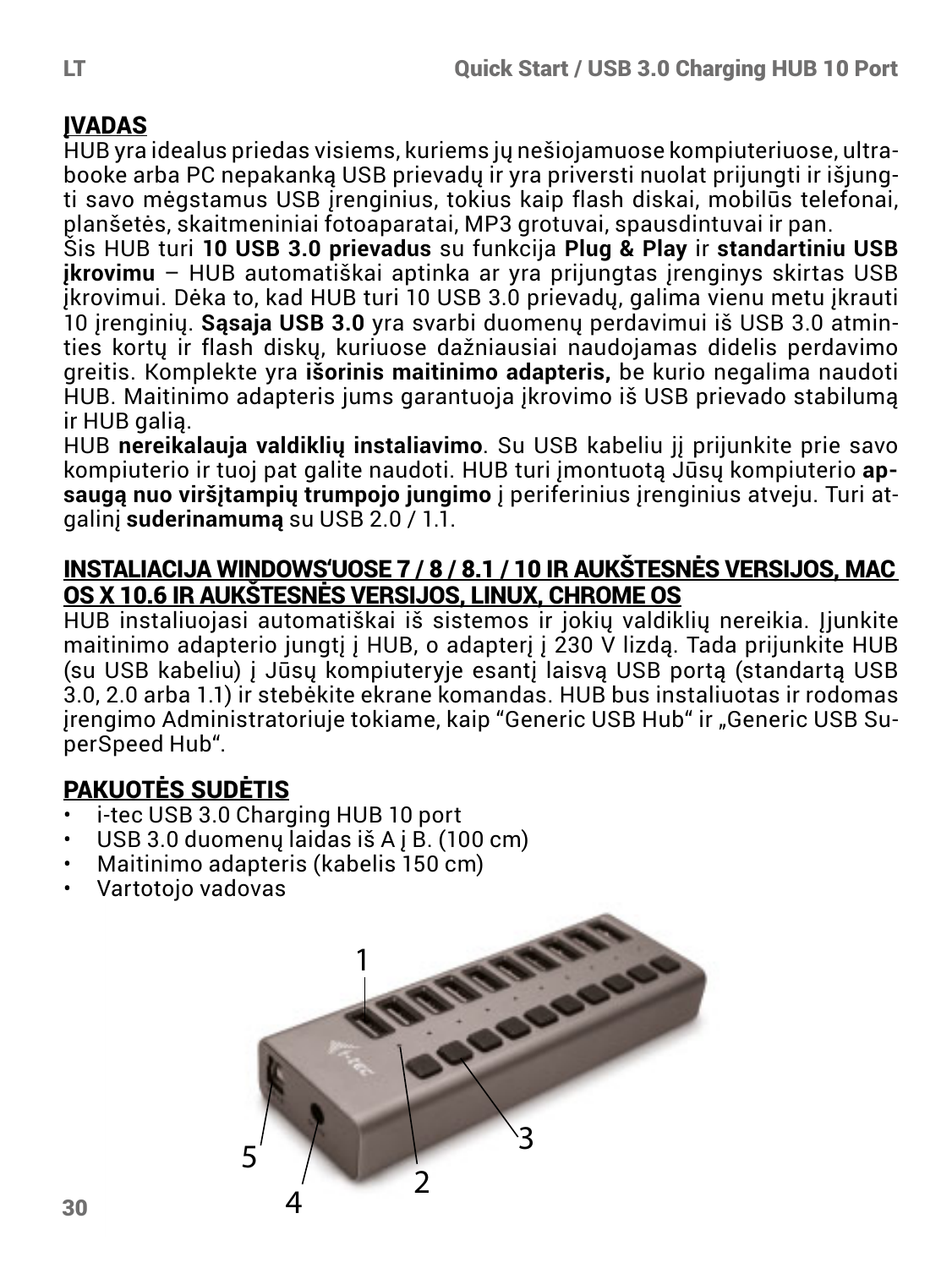## APRAŠYMAS

- **1.** 10x išvesties USB 3.0 prievadai skirti USB įrenginių prijungimui
- **2.** LED diodas –Kiekvienas USB 3.0 prievadas turi šalia LED diodą, kuris užsidega paspaudus jungiklį šalia nurodyto prievado ir išsijungia vėl paspaudus jungiklį, jeigu HUB yra maitinamas.
- **3.** Jungiklis įjungus/išjungus USB prievadus naudojamas nurodyto prievado įjungimui/išjungimui.
- **4.** Įvestis maitinimo adapterio prijungimui
- **5.** Prievadas USB 3.0 tipo A/B

## MAITINIMAS

Norint, kad HUB veiktų turi turėti maitinimo adapterį, kuris yra komplekte. Naudodami šį maitinimo adapterį laikykitės pagrindinių saugos principų (pvz. laikykite vaikams neprieinamoje vietoje; jeigu adapteris yra įjungtas į 230V tinklą nedėkite konektoriaus į vandenį ir pan.).

## ĮKROVIMAS

HUB palaiko prijungtų USB mobiliųjų įrenginių įkrovimą, tokių kaip smartphon (taip pat iPhone ir Samsung telefonai), e-knygų skaitytuvai, multimedių grotuvai, navigacija ir planšetės (pvz. Asus, Toshiba, GoClever, Prestigio, Emgeton, Sencor). Siūlomus įrenginius pakanka prijungti originaliu kabeliu prie HUB prievado USB. Taip pat prie HUB privalo būti prijungtas maitinimo adapteris.

## SISTEMINIAI REIKALAVIMAI

**Hardware reikalavimai:**  Notebook / PC s volným USB portem

#### **Operacinė sistema:**

Windows 7 / 8 / 8.1 / 10 ir aukštesnės versijos, MAC OS X 10.6 ir aukštesnės versijos, Linux, Chrome OS

## SPECIFIKACIJA

- 10x USB 3.0 prievadas USB įrenginio prijungimui
- 1x USB 3.0 kabelis HUB prijungimui prie nešiojamas kompiuteris / PC
- Perdavimo greitis iki 5 Gbps
- USB įkrovimo mobiliesiems įrenginiams atradimo mechanizmas
- Plug & Play funkcija
- Apsauga nuo viršįtampių ir viršsrovės
- LED diodas
- Laikymo temperatūra -10~85 °C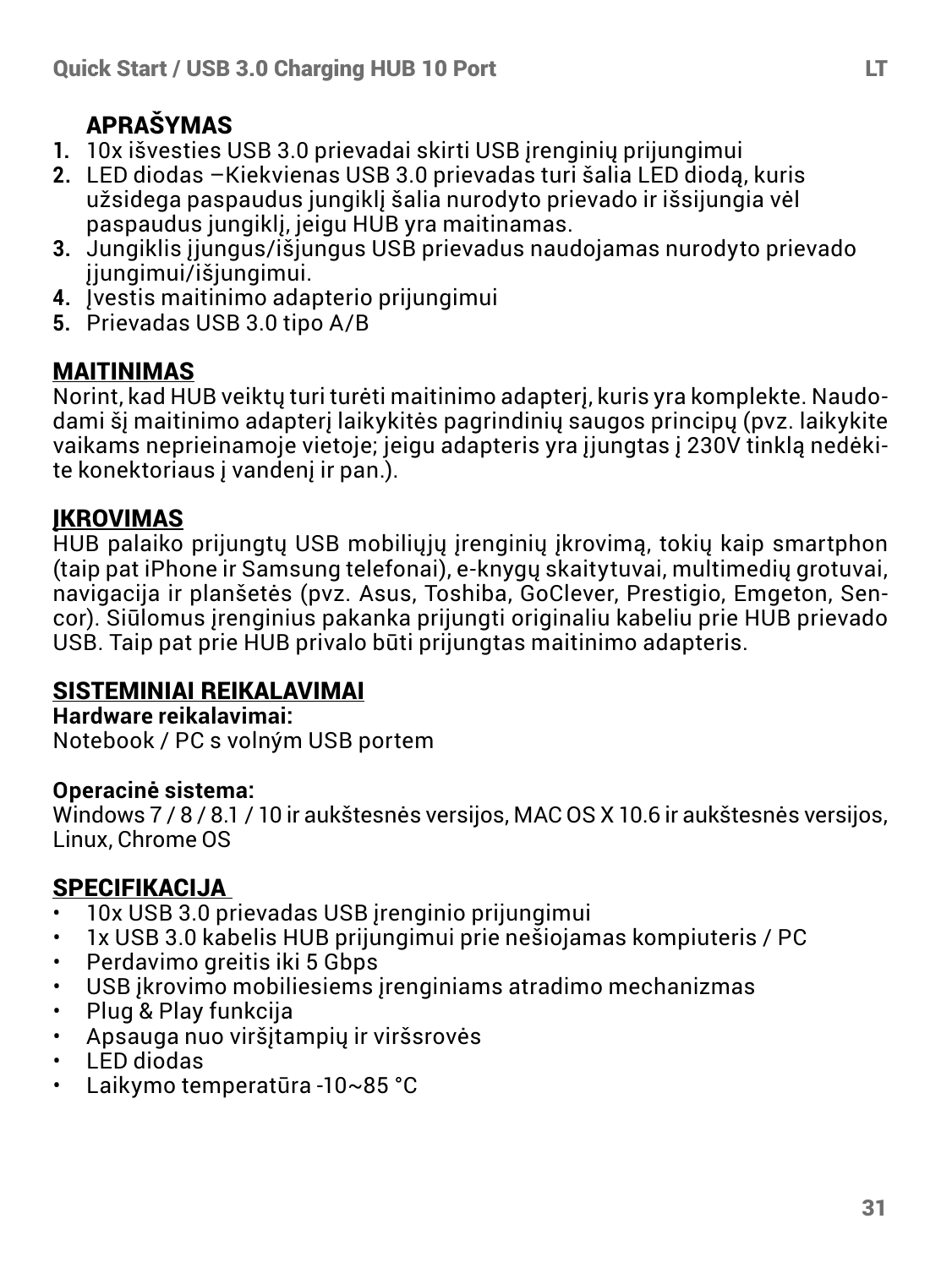- Darbinė temperatūra 0~50 °C
- Maitinimo adapteris: įėjimas AC 100-240 V, 50-60 Hz, 1.3 A; išėjimas DC 12 V, 4 A
- OS Windows 7 / 8 / 8.1 / 10 ir aukštesnės versijos, MAC OS X 10.6 ir aukštesnės versijos, Linux, Chrome OS
- Produkto matmenys 151 x 53 x 24 mm
- Produkto svoris 150 g

## NAUDOJIMO SAUGOS TAISYKLĖS

- Saugoti nuo aukštos temperatūros ir drėgmės.
- $\cdot$  Irenginį naudoti ant lygių neslidžių paklotų išvengsite slydimo ir kritimo ant žemės.
- Vadovą saugokite vėlesniam naudojimui.

Bendradarbiaudami su servisu:

- Patikrinkite veikimą po įkritimo į vandenį arba nukritimo ant žemės.
- $\cdot$  įskilus dangčiui patikrinkite veikimą.<br>• Jeigų irenginys neveikia pateikite pre
- Jeigu įrenginys neveikia pateikite pretenzijas vadovaudamiesi įrenginio vadovu.

## DAŽNAI UŽDUODAMI KLAUSIMAI

Rasite mūsų svetainėje: www.i-tec.cz/en/ skiltyje "FAQ" prie šio produkto.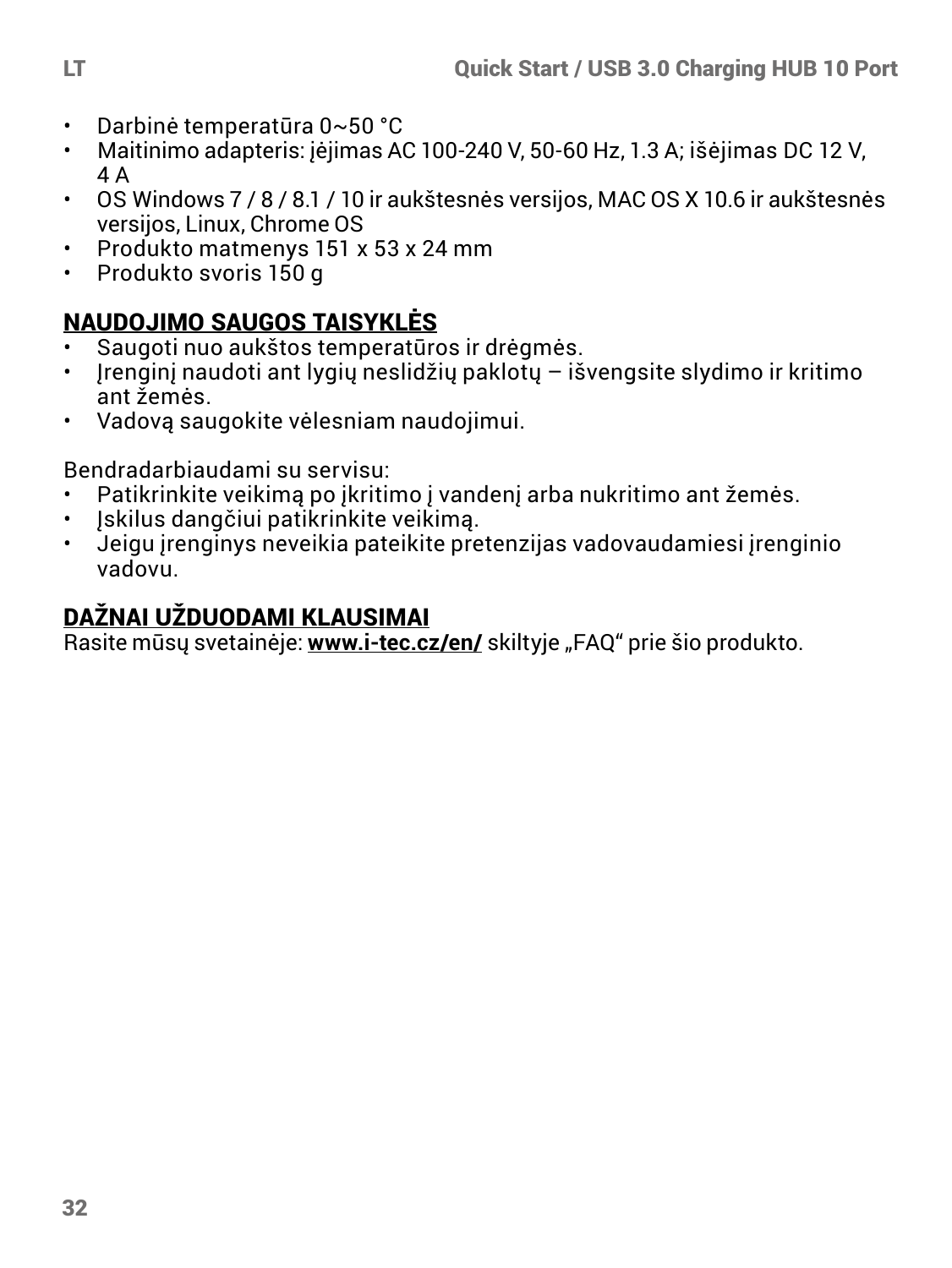#### INLEIDING

De HUB is een ideale aanvulling voor iedereen die op zijn notebook, ultrabook of pc niet genoeg USB-poorten heeft en voortdurend zijn favoriete USB-apparaten zoals flashdrives, mobiele telefoons, tablets, digitale camera's, MP3's spelers, printers enz. moet loskoppelen en weer moet aansluiten.

Deze HUB biedt **10 USB 3.0-poorten** met de functie **Plug & Play** en **standaard opladen via USB** – de HUB detecteert automatisch of er een apparaat is aangesloten dat moet worden opgeladen. Omdat de HUB 10 USB 3.0-poorten heeft, kunnen er maximaal 10 apparaten tegelijkertijd worden opgeladen. De USB 3.0-interface is vooral belangrijk voor gegevensoverdracht via USB 3.0-geheugenkaarten en flash discs, waar de hoge overdrachtssnelheid het belangrijkste is. Een **externe voedingsadapter,** noodzakelijk voor de werking van de HUB, wordt meegeleverd. De voedingsadapter garandeert stabiliteit bij het opladen en tijdens werking van de HUB.

De HUB **vereist geen installatie van de stuurprogramma's.** Sluit hem gewoon aan op uw computer met de USB-kabel en u kunt hem meteen gaan gebruiken. De HUB heeft een ingebouwde **overspanningsbeveiliging** voor uw computer in het geval van kortsluiting in de randapparatuur. Natuurlijk is er achterwaartse **compatibiliteit** met  $USR 2.0/1.1$ 

#### INSTALLATIE ONDER WINDOWS 7/8 / 8.1 / 10, MAC OS X 10.6 EN HOGER, LINUX, CHROMEOS.

De HUB wordt automatisch geïnstalleerd vanuit het systeem en er zijn geen stuurprogramma's nodig. Sluit de connector van de voedingsadapter aan op de HUB en de adapter op een 230V stopcontact. Sluit de HUB met behulp van een USB-kabel aan op een vrije USB-poort (standaard USB 3.0 of 2.0) van uw notebook/ computer en volg de instructies op het scherm. De HUB wordt geïnstalleerd en wordt weergegeven in Apparaatbeheer als "Algemene USB-hub" en "Algemene USB SuperSpeed Hub".

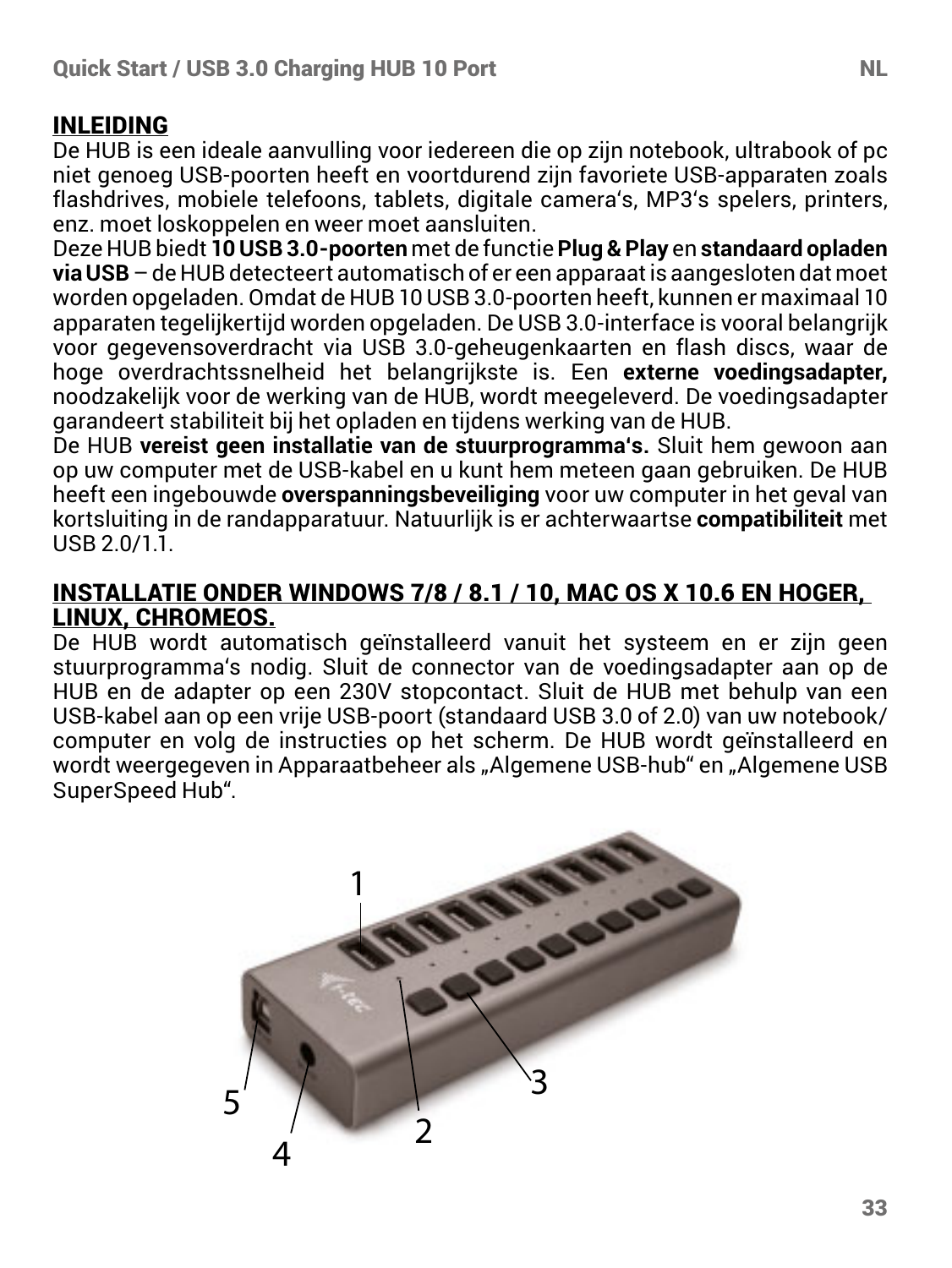#### **BESCHRIJVING**

- **1.** 10x USB 3.0-uitgangspoort voor de aansluiting van USB-apparaten
- **2.** LED Elke USB 3.0-poort heeft naast elkaar een LED-diode die oplicht door op de schakelaar naast de poort te drukken. Na opnieuw op de schakelaar te drukken wordt de HUB uitgeschakeld als hij gevoed wordt.
- **3.** USB-poort aan/uit-schakelaar schakelt de poort aan/uit.
- **4.** Ingang voor aansluiting van de voedingsadapter
- **5.** USB 3.0 Type A/B-poort

#### VOEDING

De HUB heeft een voedingsadapter nodig om te kunnen functioneren. Deze adapter wordt meegeleverd. Houdt u aan de basisprincipes van veiligheid bij het gebruik van deze voedingsadapter (laat hem bijv. niet in de buurt van kinderen liggen; als de adapter in het 230V-net zit, stop dan de stekker niet in het water, enz.).

#### OPLADEN

De HUB ondersteunt het opladen van de aangesloten USB-apparaten, zoals smartphones (ook iPhones en telefoons van Samsung), e-book readers, mediaspelers, navigatie en tablets (zoals Asus, Toshiba, GoClever, Prestigio, Emgeton, Sencor). U hoeft de op te laden apparaten alleen maar met de originele kabel op de USB-poort van de HUB aan te sluiten. Tegelijkertijd moet de voedingsadapter op de HUB aangesloten zijn.

#### **SYSTEEMVEREISTEN**

#### **Hardwarevereisten**

Notebook/pc met vrije USB-poort

#### **Besturingssysteem**

Installatie onder Windows 7 / 8 / 8.1 / 10, MAC OS X 10.6 en hoger, Linux, Chrome OS.

# **SPECIFICATIES**

- 10x USB 3.0-uitgangspoort voor de aansluiting van USB-apparaten
- 1x USB 3.0-kabel voor de aansluiting op een notebook/pc
- Overdrachtssnelheid tot 5 Gb/s
- USB-laaddetectiemechanisme voor mobiele apparaten
- Plug & Play-functie
- Overspannings- en stroombescherming
- LED-diodes
- Opslagtemperatuur -10~85°C<br>• Bedrijfstemperatuur 0-50 °C
- Bedrijfstemperatuur 0-50 °C
- Voedingsadapter: AC 100-240 V, 50-60 Hz, 1.3 A; DC 12 V, 4 A-uitgang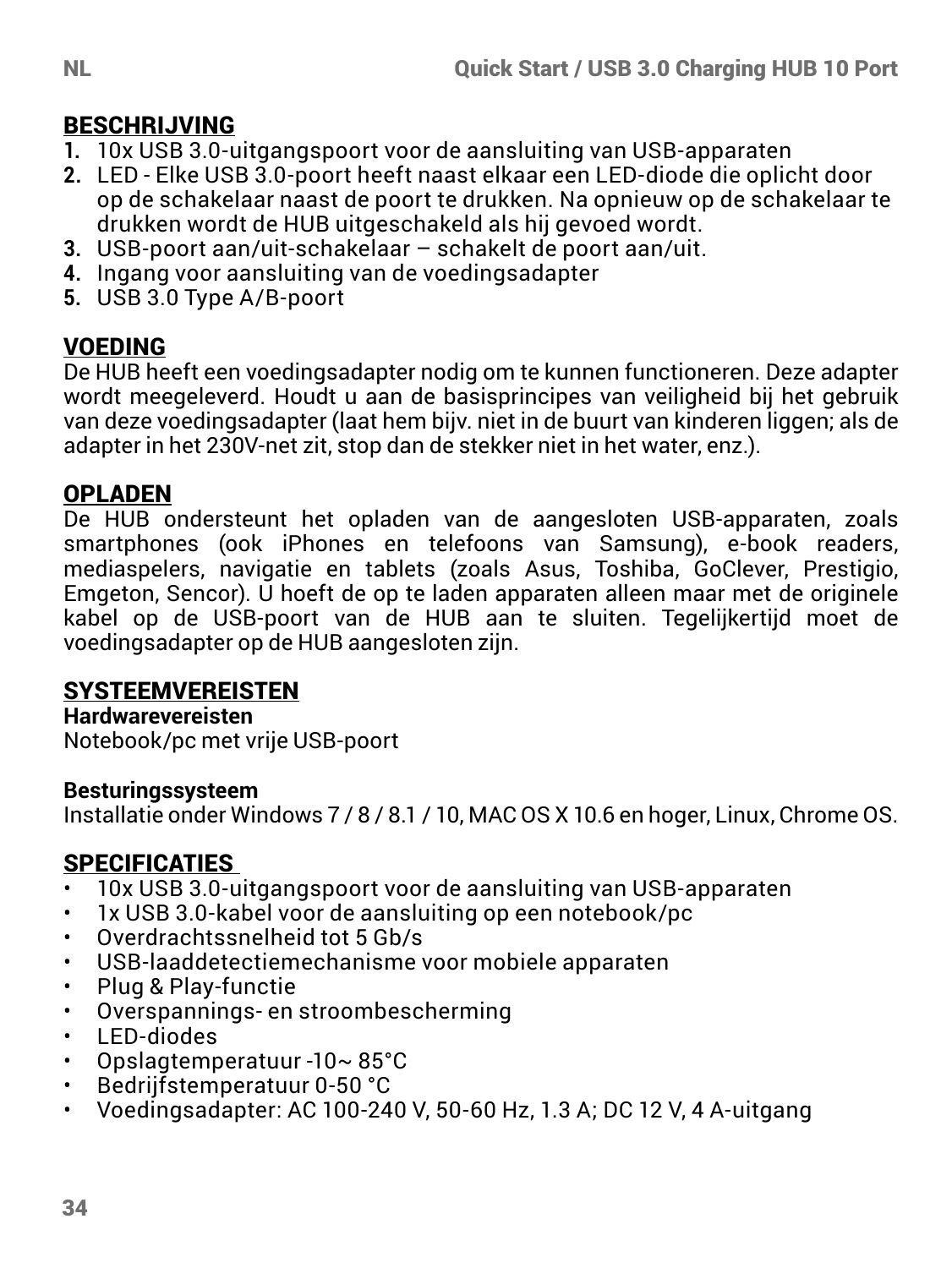- OS Installatie onder Windows 7 / 8 / 8.1 / 10, MAC OS X 10.6 en hoger, Linux, Chrome OS.
- Afmetingen van het product 151 x 53 x 24 mm
- Gewicht van het product 150 g

#### INHOUD VAN DE VERPAKKING

- i-tec USB 3.0 Charging HUB 10 poort
- USB 3.0-gegevenskabel van A naar B (100 cm)
- Voedingsadapter (150 cm kabel)
- Gebruikershandleiding

#### VEILIGHEIDSINSTRUCTIES VOOR HET GEBRUIK VAN HET DOCKING **STATION**

- Stel het product niet bloot aan externe temperaturen en luchtvochtigheid.
- Gebruik het product op vlakke ondergrond u voorkomt op die manier dat het product wegglijdt en op de grond valt.
- Bewaar de drivers en de handleiding voor event. later gebruik.

In samenwerking met de serviceafdeling:

- Controleer de functionaliteit na het vallen van het product in water of op de grond.
- Controleer de functionaliteit als het product barsten vertoont.
- Reclameer dit product als het niet werkt in overeenstemming met de handleiding.

#### VEELGESTELDE VRAGEN

Beschikbaar op onze website **www.i-tec.cz/nl/** op het tabblad "FAQ" bij dit product.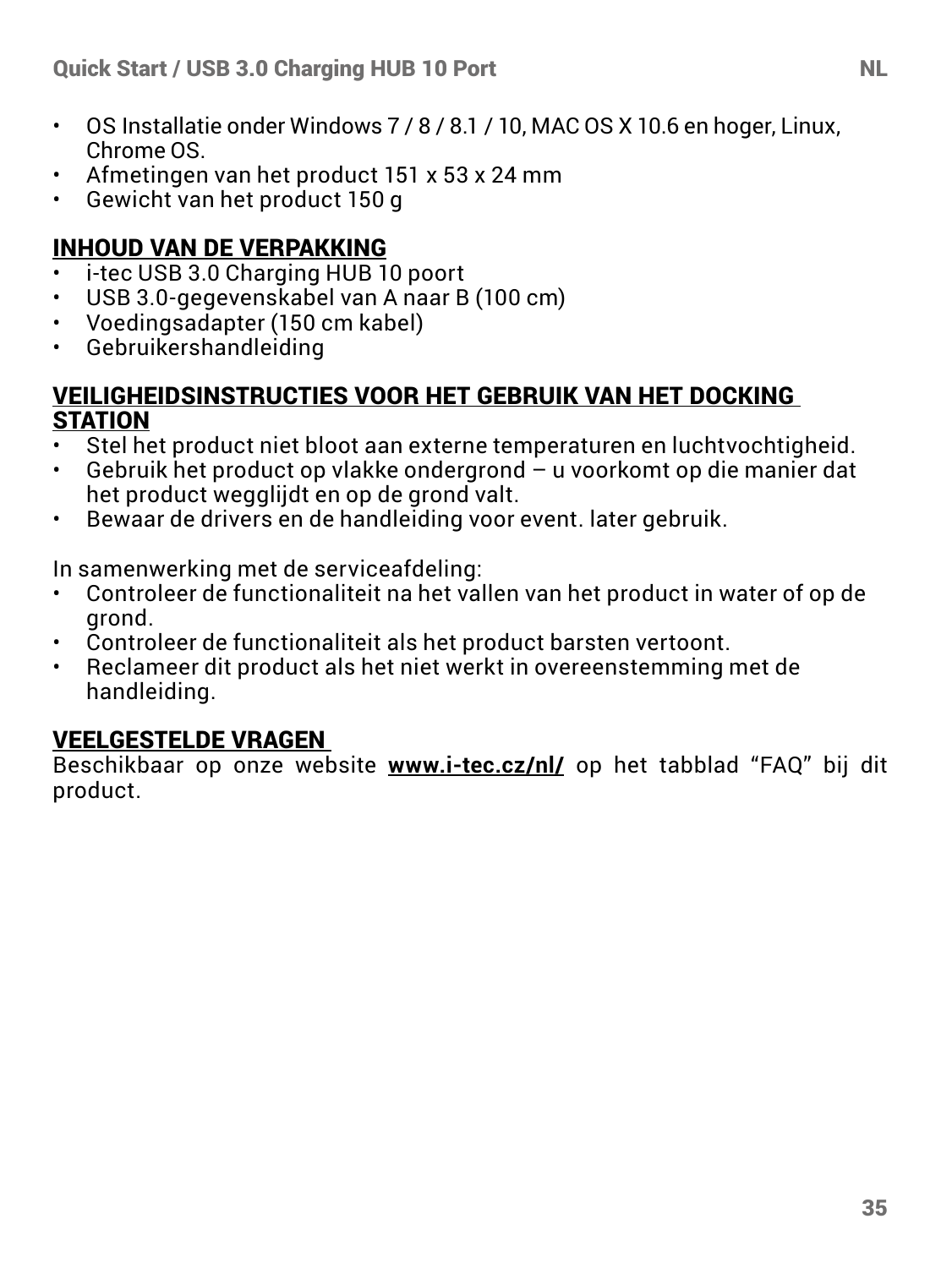#### EUROPEAN UNION ONLY NOTE: MARKING IS IN COMPLIANCE WITH EU WEEE DIRECTIVE



## ENGLISH

This equipment is marked with the above recycling symbol. It means that at the end of the life of the equipment you must dispose of it separately at an appropriate collection point and not place it in the normal domestic unsorted waste stream. This wil benefit the environment for all. (European Union only)

## **DEUTSCH**

Dieses Produkt trägt das Recycling-Symbol gemäß der EU-Richtinie. Das bedeutet, dass das Gerät am Ende der Nutzungszeit bei einer kommunalen Sammelstelle zum recyceln abgegeben werden muss, (kostenloss). Eine Entsorgung űber den Haus-/Restműll ist nicht gestattet. Dies ist ein aktiver Beitrag zum Umweltschutz. (Nur innerhalb der EU)

## **FRANCAIS**

Ce dispositif est revêtu du marquage avec le symbole de recyclage indiqué ci-dessus. Ça veut dire, qu'une fois découlée la vie utile dudit dispositif, vous vous voyez dans l'obligation d'assurer, que le dispositif se trouve déposé en un respectif centre de collecte, dûment établi à cette fin, et non en d'autres centres de ramassage qui soient destinés à déposer de courants déchets municipaux non triés. De cette manière, on contribue considérablement à une amélioration en matière d'environnement où nous vivons tous. (Seulement pour l'Union Européenne).

## ESPAÑOL

El dispositivo está indicado por el símbolo de reciclaje. Esto significa que al final de la vida útil de la instalación, debe asegurarse de que se almacene por separado en un punto de recolección establecido para este fin y no en los lugares designados para la eliminación de desechos municipales ordinarios sin clasificar. Contribuirá a mejorar el medio ambiente de todos nosotros. (Sólo para la Unión Europea)

## ITALIANO

Questo dispositivo è contrassegnato con il seguente simbolo di riciclaggio. Si chiede di consegnarlo alla fine del suo ciclo di vita a un Centro di raccolta dei rifiuti differenziati istituita per questo scopo e non in altri centri indicati per depositare rifiuti urbani normali non differenziati. In questo modo si contribuisce al miglioramento della qualità dell'ambiente (valido soltanto per l'Unione Europea).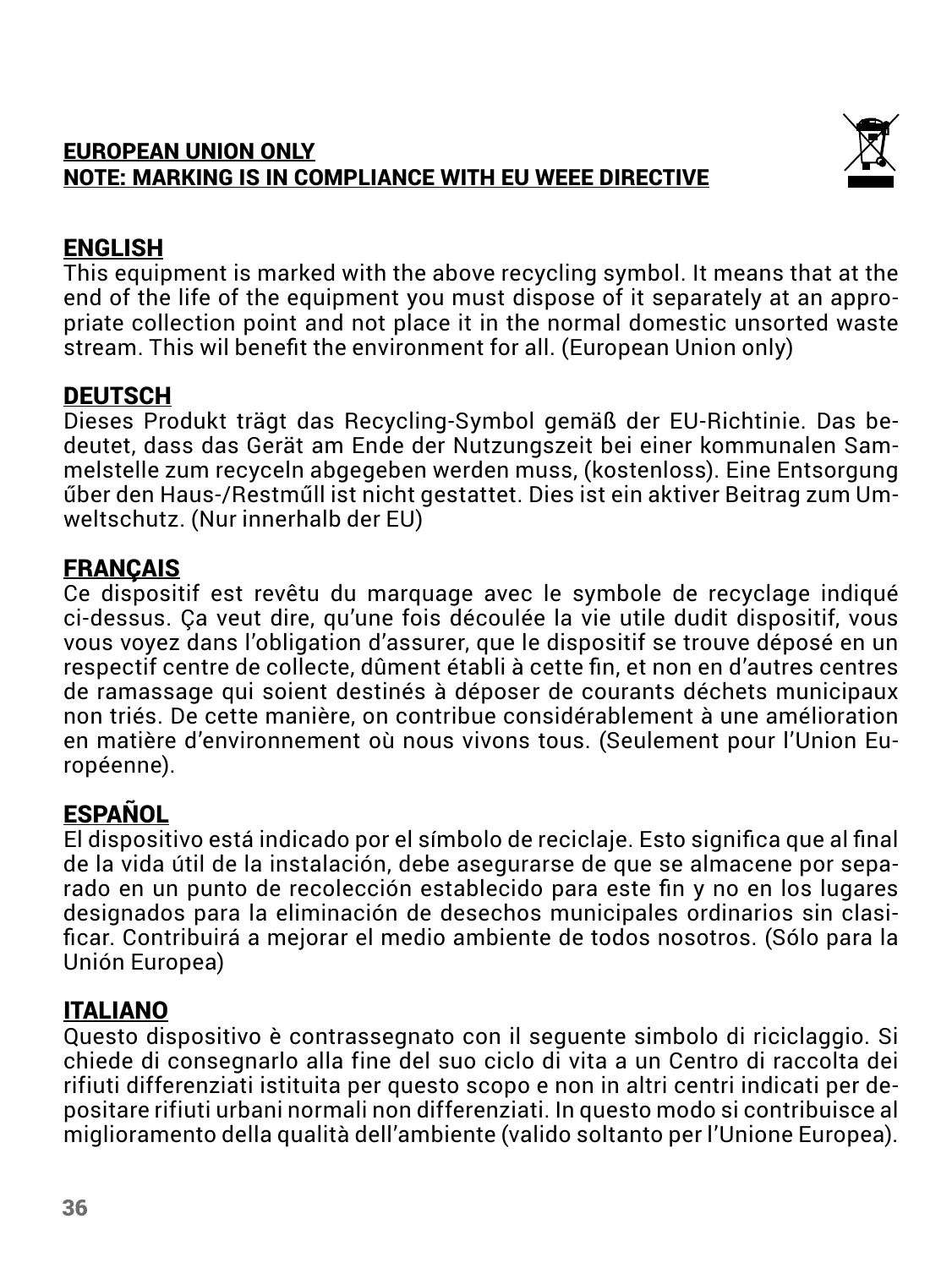## ČEŠTINA

Toto zařízení je označeno výše uvedeným recyklačním symbolem. To znamená, že na konci doby života zařízení musíte zajistit, aby bylo uloženo odděleně na sběrném místě, zřízeném pro tento účel a ne na místech určených pro ukládání běžného netříděného komunálního odpadu. Přispěje to ke zlepšení stavu životního prostředí nás všech. (Pouze pro Evropskou unii)

## **SLOVENSKY**

Toto zariadenie je označené vyššie uvedeným recyklačným symbolom. To znamená, že na konci doby života zariadenia musíte zaistiť, aby bolo uložené oddelene na zbernom mieste, zriadenom pre tento účel a nie na miestach určených pre ukladanie bežného netriedeného komunálneho odpadu. Prispeje to k zlepšeniu životného prostredia nás všetkých. (Iba pre Európsku úniu)

#### POLSKI

To urządzenie oznakowane jest specjalnym symbolem odzysku. Pookresie użytkowania trzeba je zwrócic do odpowiedniego punktu zbiörki i nie wolno umiestczać go razem z nieposortowanymi odpadami. Takie dzialanie przyniese korzyść dla środowiska. (Tylko w Unii Europejskiej)

#### LIETUVIU

Šis gaminys yra pažymetas specialiu atlieku tvarkymo ženklu. Baigus eksploataciją, gaminys turi buti atiduotas i atitinkamą surinkimo punktą ir negali buti šalinamas kartu su nerušiuojamomis atliekomis. Tokie Jusu veiksmai prisides prie aplinkos apsaugos. (Tiktai Europos Sąjungoje)

#### NEDERLANDS

Dit apparaat is voorzien van het bovenvermelde recyclingsymbool. Dit betekent dat u aan het einde van de levensduur van het apparaat ervoor dient te zorgen dat het afzonderlijk wordt opgeslagen op een verzamelpunt dat hiervoor is ingericht en niet op plaatsen die zijn aangewezen voor de verwijdering van gewoon ongesorteerd gemeentelijk afval. Dit zal bijdragen aan de verbetering van de leefomgeving van ons allemaal. (Alleen voor de Europese Unie)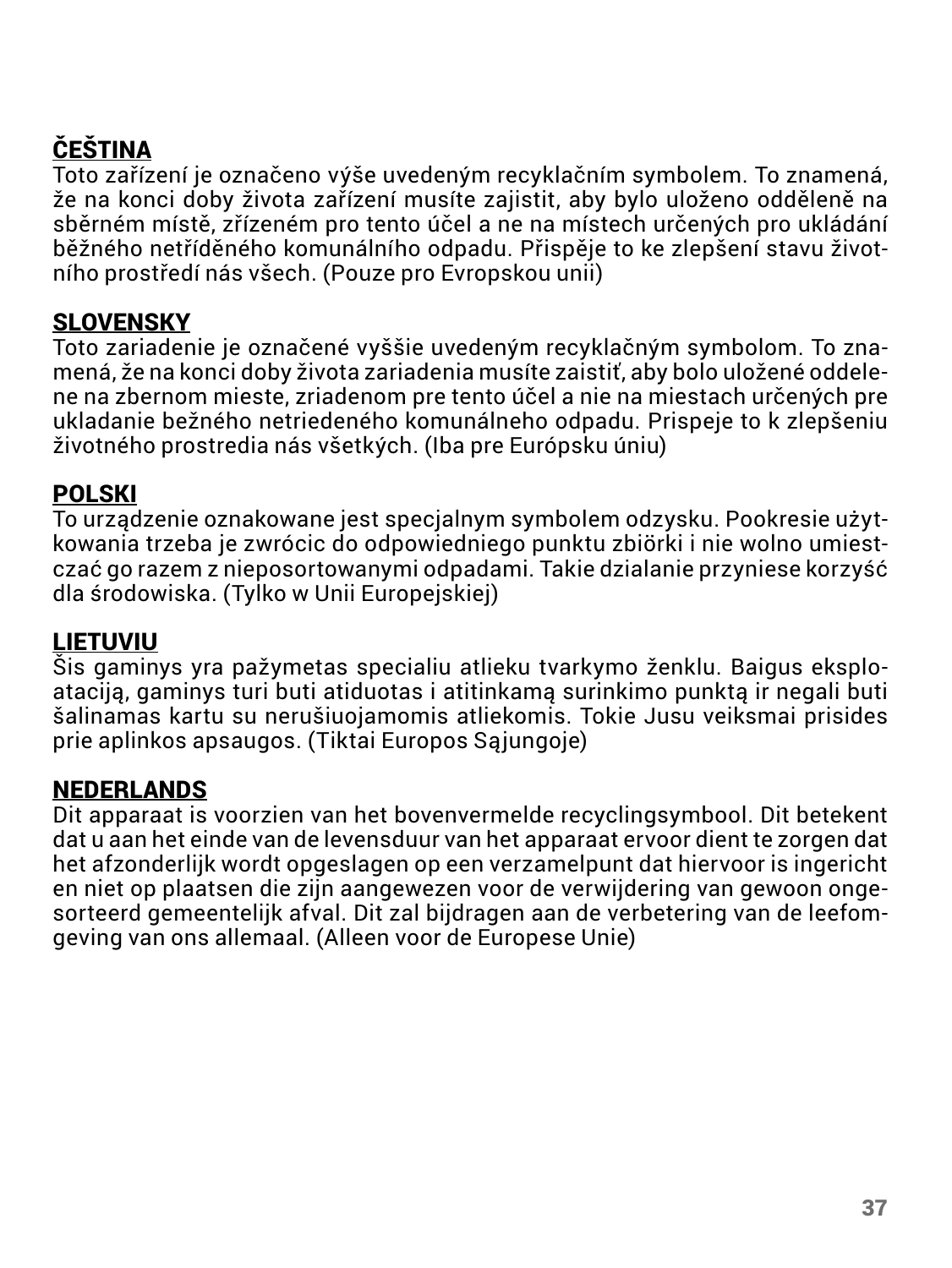#### **EU DECLARATION OF CONFORMITY / EU KONFORMITÄTSERKLÄRUNG / DÉCLARATION EU DE CONFORMITÉ / DECLARACIÓN UE DE CONFORMIDAD / EU PROHLÁŠENÍ O SHODĚ / EU PREHLÁSENIE O ZHODE / EU DECLARACJA ZGODNOŚCI / ES ATITIKTIES DEKLARACIJA / EU-CONFORMITEITSVERKLARING**

#### **Manufacturer, Der Hersteller, Le fabricant, Fabricante, Produttore, Výrobce, Výrobca, Producent, Gamintojas, De fabrikant**:

i-tec Technologies s.r.o., Kalvodova 2, 709 00 Ostrava *–* Mariánské Hory, Czech Republic

declares that this product / erklärt hiermit, dass das Produkt / déclare que ce produit / declara que este producto / dichiara che il seguente prodotto / tímto prohlašuje, že výrobek / týmto prehlasuje, že výrobok / deklaruje, że produkt / šiuo pareiškia, kad gaminys / verklaart hierbij dat het product

#### **Product, Bezeichnung, Le prénom, Producto, Prodotto, Název, Názov, Nazwa, Gaminys, Naam:**

*i-tec USB 3.0 Charging HUB 10 Port + Power Adapter 48 W* **Model, Modell, Modèle, Modelo, Model, Model, Model:**  *U3CHARGEHUB10*

#### **Determination, Bestimmung, la détermination, Determinación, Určení, Určenie, Opcje, Doel:**

Product is determined for using in PC as equipment. Das Produkt ist für Austattung und als Zubehör von Computern bestimmt. Le produit est déterminé pour une utilisation sur PC comme équipement. El producto se determina para usar en PC como equipo. Destinato per essere usato come attrezzatura informatica o come accessorio per computer. Výrobek je určen pro přístrojové vybavení a jako příslušenství do počítačů. Výrobok je určený pre prístrojové vybavenie a jako príslušenstvo do počítačov. Produkt jest przeznaczony do współpracy z komputerem jako akcesorium. Gaminys yra skirtas įrangai papildyti ir naudojamas kaip priedas kompiuteriams. Het product is bedoeld als uitrusting voor apparaten en als computeraccessoire.

Meets the essential requirements according to / Es entspricht den Anforderungen der Richtlinien / Répond aux exigences essentielles selon/ Cumple los requisitos esenciales según/ È conforme ai requisiti essenziali previsti dalle seguenti norme / Splňuje tyto požadavky / Spĺňa tieto požadavky / Spełnia następujace wymagania / Atitinka šiuos reikalavimus / Het voldoet aan de volgende vereisten: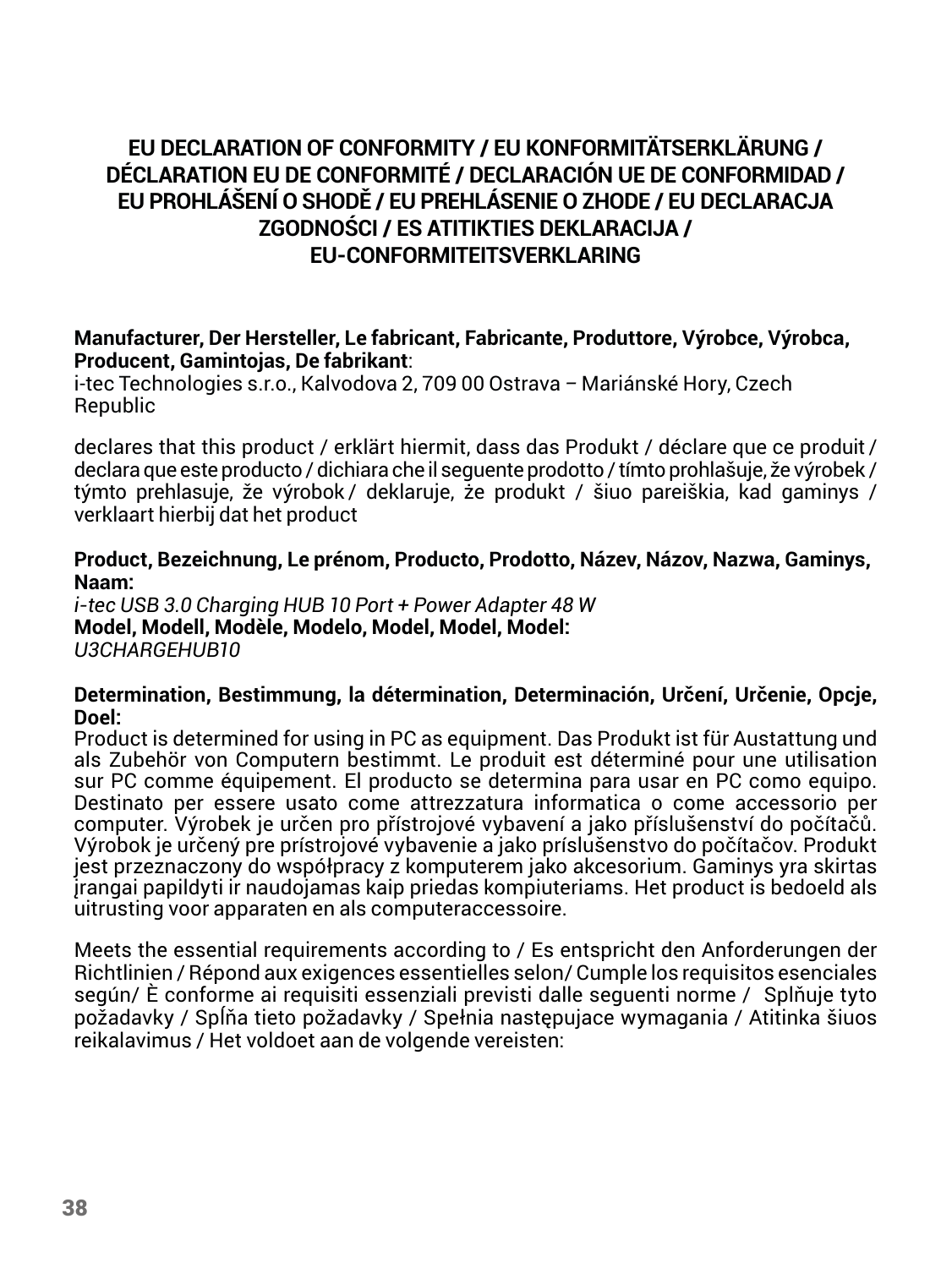#### EMC directive 2014/30/EU, RoHS directive 2011/65/EU:

**EMI (For Radio parameters, Für Radioparamater, Pro Rádiové parametry, Pre Rádiové parametre, Dla parametrów Radiowych, Para parametros de radio, Radijo parametrams, Per i parametri della radio):** EN 55035:2017

**EMS (For EMC, Für EMC, Pro EMC, Pre EMC, Dla Kompatybilności elektromagnetycznej, Para EMC, Skirtas EMC, per la compatibilità elettromagnetica):**  EN55032:2015, EN 61000-3-2:2014, EN 61000-3-3:2013

**RoHS:** 

2011/65/EU;

and it is safety under conditions of standard application / und ist sicher bei standardmäßiger Nuttzung / et c'est la sécurité dans des conditions d'application standard / y es seguridad bajo condiciones de aplicación estándar / ed è sicuro in condizioni d'uso normali / a je bezpečný za podmínek obvyklého použití / a je bezpečný za podmienok obvyklého použitia / oraz jest produktem bezpiecznym przy standardowym wykorzystywaniu /ir naudojant įprastomis sąlygomis yra saugus / en is veilig onder de omstandigheden van normaal gebruik.

**Additional information, Ergänzende Angaben, Information additionnelle, Información Adicional, Informazioni integrative, Doplňující informace, Doplňujúce informácie, Dodatkowe informacje, Papildoma informacija, Aanvullende informatie:**

Identification Mark, Identifikationskennzeichen, La marque d'identification, Marca de identificación, Marchio d'identificazione, Identifikační značka, Identifikačná značka, Znak identyfikacyjny, Identifikavino kodas, Identificatiemerk:

(  $\epsilon$ 

Ostrava 02. 01. 2019

frainn

Ing. Lumír Kraina *Executive Name and Signature, Geschäftsführer, Exécutif et signature, Nombre y firma del gerente, Amministratore, Jednatel, Konatel, Nazwisko osoby upowaznionej, Vadovas, Zaakvoerder*